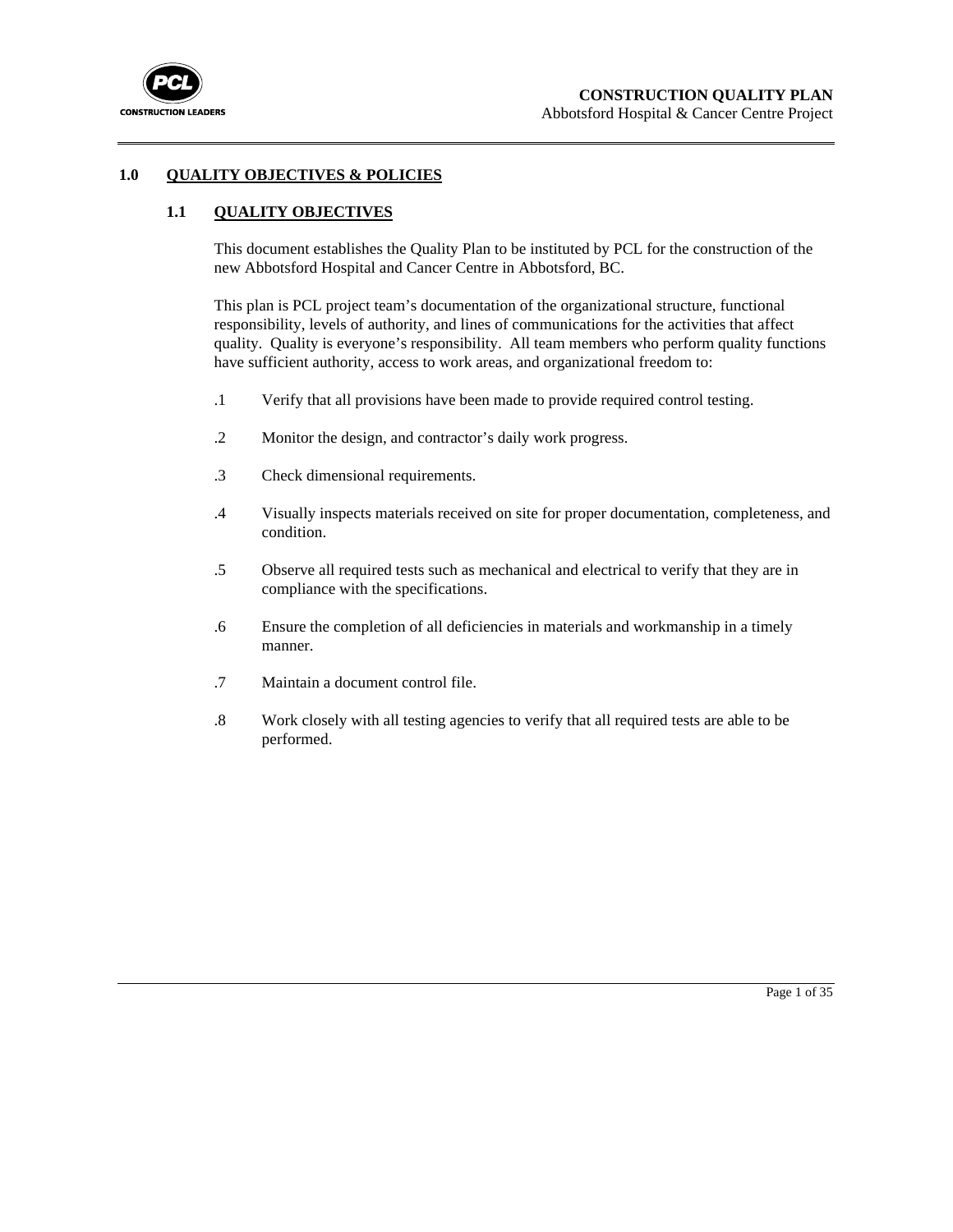

## 1.2 **QUALITY POLICIES**

PCL's Quality Plan will ensure a uniform high quality level of workmanship through all phases of construction, including planning, construction, and turnover. To meet this goal, the following principles will be observed:

- .1 Ensure the highest level of quality by maintaining supervised controls and written instructions governing Quality Control procedures and practices.
- .2 Establish clearly defined responsibility and authority for compliance.
- .3 Meet contractual requirements by conformance to Contract Documents and applicable standards.
- .4 Complete and maintain accurate records of inspections and tests.
- .5 Identify and advise PCL and the Consultant of quality related non-conformance for timely corrective action. Ensure that corrective action is properly implemented and documented.
- .6 Maintain procedures to ensure that quality requirements are communicated to all levels of the field organization, including trade contractors.

It is the intent of the plan that the function of quality control be one of cooperation. It is not the responsibility of the quality control staff to "police the job", but to provide review and assistance to the operations staff (including trade contractors) to enable those involved to achieve a quality end product. To be proactive in approach, to anticipate problems and take corrective action before they occur.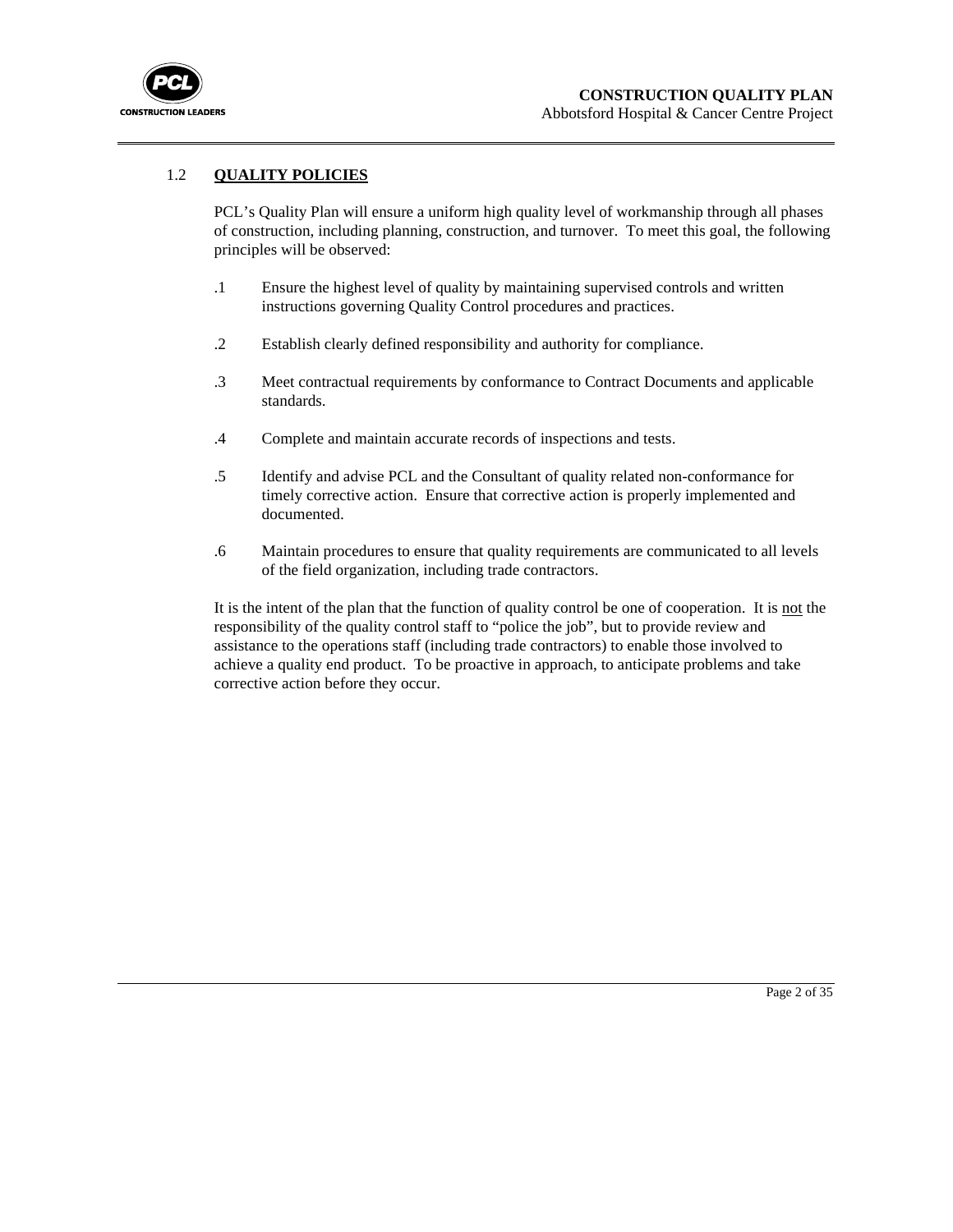

## **2.0 QA/QC ORGANIZATIONAL STRUCTURE**

The Construction Quality Control process and structure is as discussed in section 7 of the Design Build Agreement.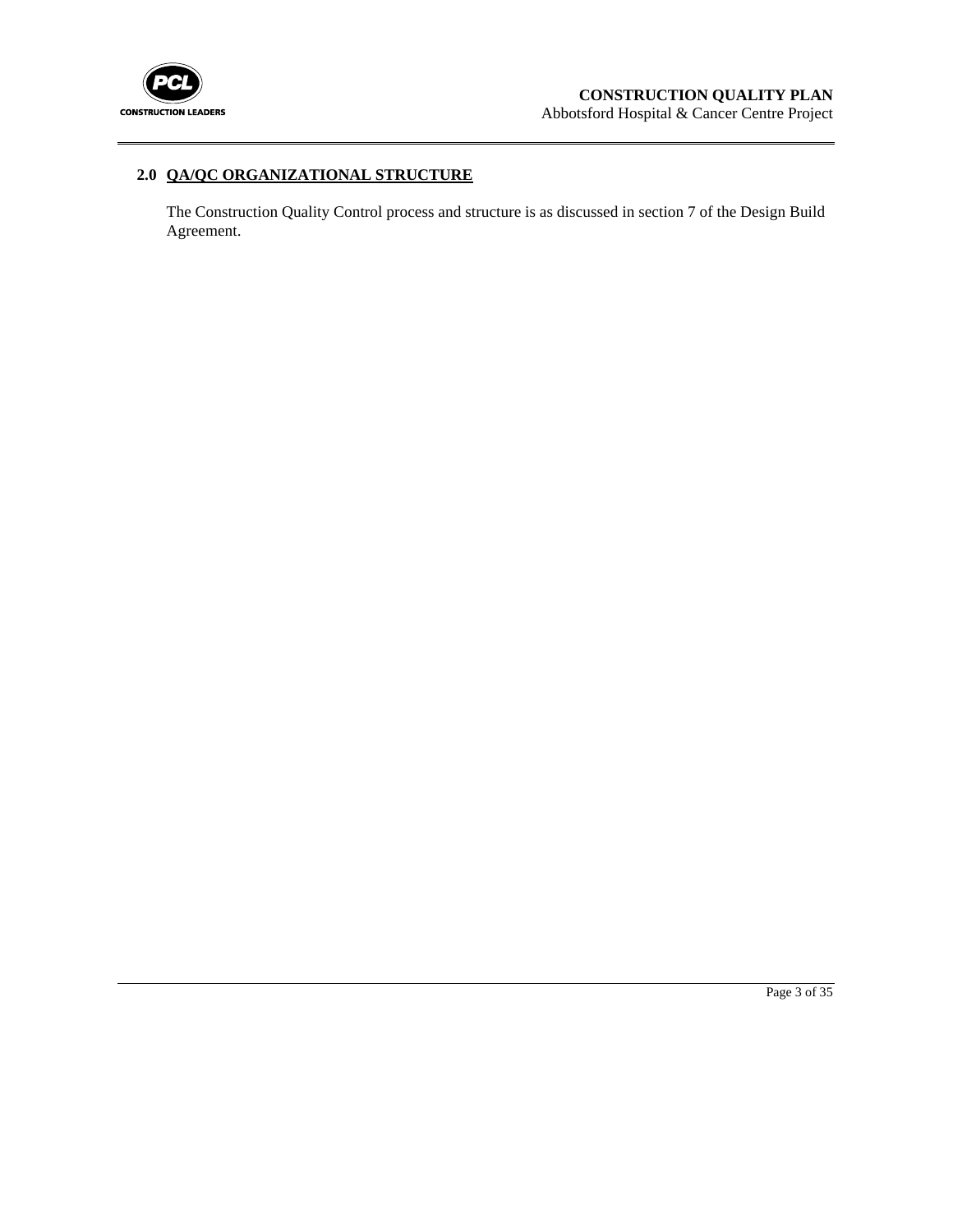

## 3.0 **NAMES AND QUALIFICATIONS**

Members of the Project Quality Control Team are:

|   | Architect                          | Musson Cattell Mackey Partnership/Silver Thomas Hanley |
|---|------------------------------------|--------------------------------------------------------|
|   | <b>Quality Control Coordinator</b> | <b>TBA</b>                                             |
|   | Structural                         | RJC (Renato Camporese / Jeff Corbett)                  |
|   | Mechanical                         | Stantec Consulting (Ron Davis / Ian Niven)             |
|   | Electrical                         | RADA Group (Doug Redmond)                              |
|   | <b>Building Envelope</b>           | <b>TBA</b>                                             |
| ٠ | Roofing                            | Musson Cattell Mackey Partnership                      |
|   | Elevators                          | Vertech (Ray Demeyer)                                  |
|   | <b>Structural Steel</b>            | <b>RJC</b>                                             |
|   | <b>Concrete Testing</b>            | Trow Associates / MCM / Concrete Supplier              |
|   | <b>Compaction Testing</b>          | Trow Associates / Excavation Contractor                |
|   | Geotechnical                       | <b>Trow Associates</b>                                 |
|   | Acoustical                         | Brown Strachan Associates (David Brown)                |
|   | <b>Traffic Control</b>             | Bunt & Associates (Paul Bunt)                          |
|   | Civil                              | Pomeroy Engineering (Doug Sinclair)                    |
|   | Life Safety                        | GHL (David Graham)                                     |
|   | <b>Medical Gas</b>                 | Stantec / L&H / Vital Aire                             |
|   | Nurse Call                         | Rada / Houle                                           |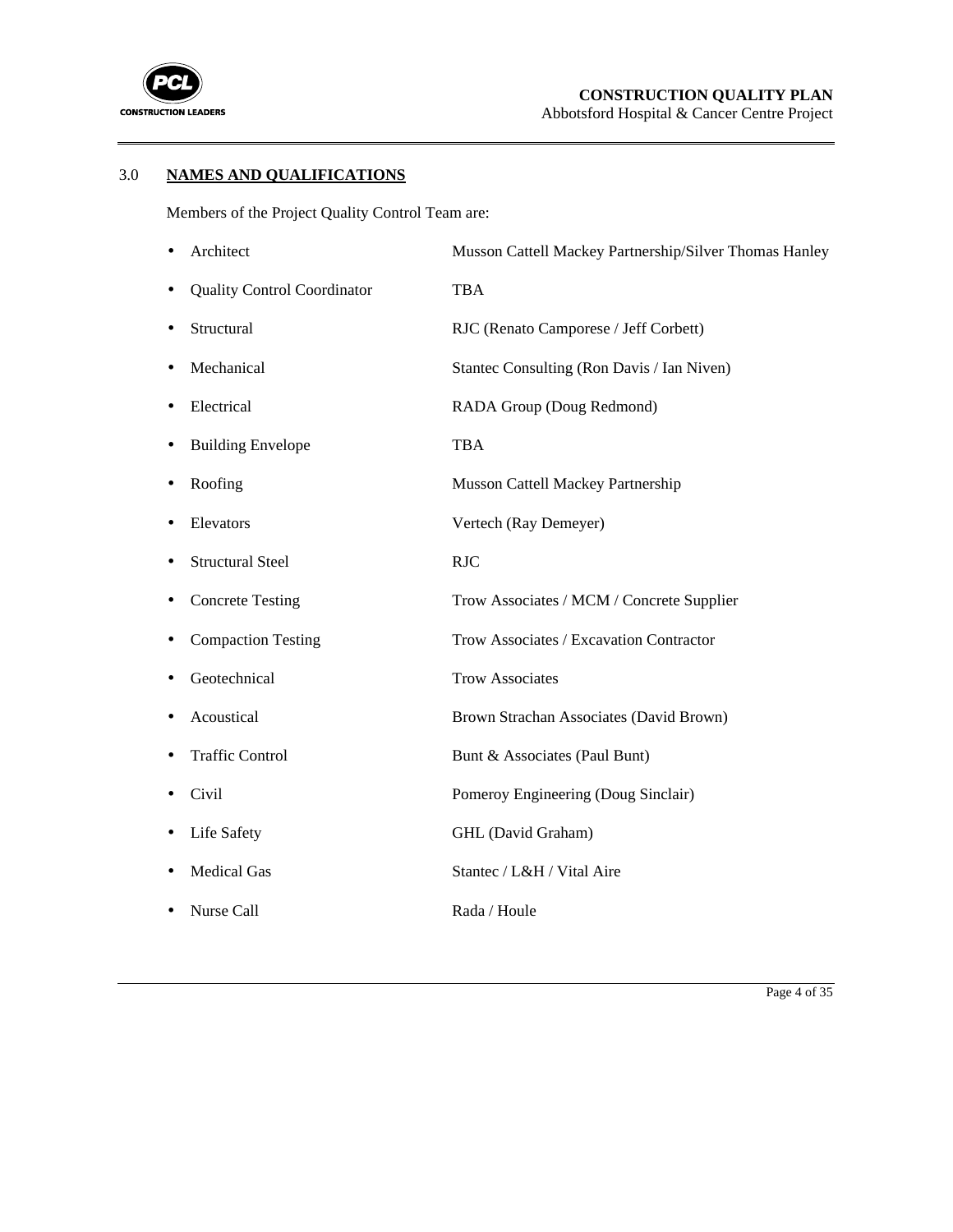

## 4.0 **DUTIES & RESPONSIBILITIES**

#### 4.1 Quality Control Team Staff Responsibilities

#### Architect

- Ensure all contractual, including design development, and design requirements are incorporated into the "Issued for Construction" drawings and specifications.
- Ensure that plans and specifications are of the highest quality to promote high quality construction.
- Communicate and coordinate with all design disciplines. Attend weekly design meetings with all Consultants to coordinate working documents.
- Receive and coordinate design for any owner initiated design changes. Once approved, he is responsible to verify their incorporation into the design documents.
- Provide general review of the construction of the work as required by BC Building Code and Project Agreement.
- Review and take action necessary, reports of Consultants inspections and independent inspections and testing agencies.
- Review shop drawings and samples for compliance with the contract documents.
- Ensure that any deficiencies, discrepancies, etc. are correctly documented and are corrected in accordance with contract documents.
- Has responsibility and authority to stop work and to instruct removal and/or replacement of work for quality issues.
- Has the responsibility and the authority to instruct PCL of the following items:
	- 1. Initiation of actions to prevent the occurrence of any non-conformance relating to the construction work.
	- 2. Identification and recording of any problems relating to the construction work.
	- 3. Initiation and recommendations of solutions to construction problems.
	- 4. Control of further construction until deficiency or unsatisfactory work has been corrected.

Quality Control Coordinator

- The Quality Control Coordinator reports to PCL's General Superintendent for coordination of all quality control activities.
- Establish and maintain documented procedures to control documents and data that relate to this quality assurance for the construction work. (Also, ensure latest issue of drawings is being used by everyone).
- Administer and implement, as required, the written procedures and instruction contained in this manual. Actual practices are not limited to these procedures and where a discrepancy exists between these procedures and contract requirements, the contract requirements will prevail.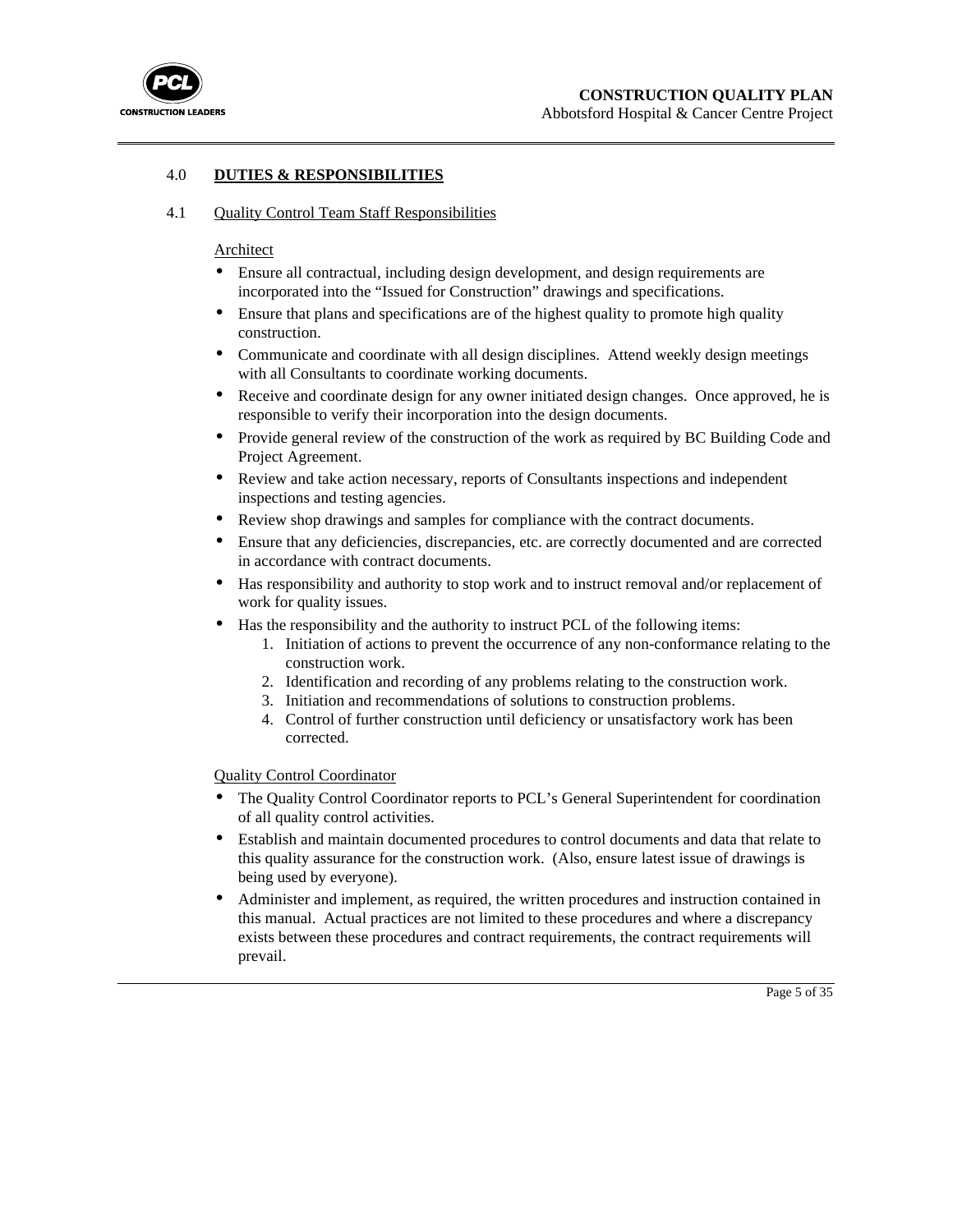

- Coordinate with Consultant Inspectors and all testing and field personnel to assure compliance with all quality control requirements of the contract documents.
- Will attend coordination meetings with the trade contractors to ensure quality requirements are followed.
- Verify that quality control efforts of trade contractors and suppliers correspond with the overall quality control procedures.
- Monitor the activities of the independent testing laboratories.
- Perform monthly audits of trade contractors' as-built drawings.

### Consultant Inspectors

- Consultant Inspectors will include personnel from Architectural, Structural, Mechanical, Electrical and others as required.
- PCL supervisory staff will be responsible for ensuring work is in place and ready for inspection by the Consultant Inspectors.
- Responsible for conducting all inspections as required by Building Code.
- Observe the work assigned for conformance with the approved design drawings and specifications. Inspector shall be a qualified person independent of PCL who shall demonstrate his competence for inspection of the particular type of construction or operation requiring special inspection.
- Submit inspection reports to PCL and Architect.
- Non-conforming work shall be brought to the immediate attention of PCL, for correction. Copies of all reports to be provided to the PCL Quality Control Coordinator on the day of the inspection. If not corrected to the satisfaction of the proper design authority, nonconforming work shall be reported to the PCL Construction Manager.
- Participate in commissioning.
- Review and check shop drawings for conformance to the contract requirements.

### 4.2 Project Staff Responsibilities

### PCL Project Construction Manager

- The Construction Manager is PCL's management representative. As such, he will be involved in and be knowledgeable of all facets of the work to be able to draw the many activities into working harmony to enable the project to be completed within budget, on schedule, to PCL's quality standards, and in full compliance with contract documents and customer satisfaction.
- Responsible for the overall coordination and management of the project.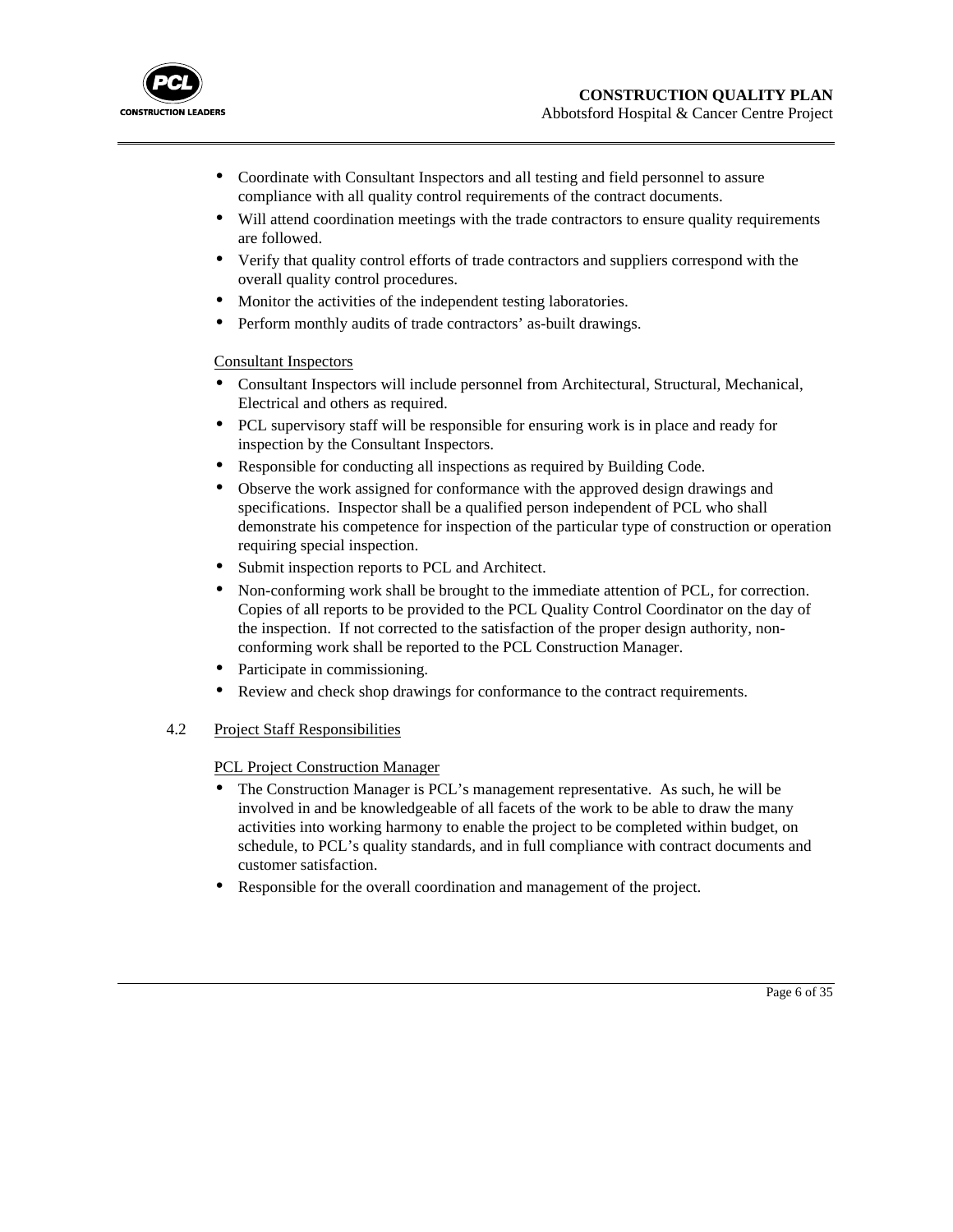

### PCL Operations Construction Manager

- The Operations Construction Manager will execute the Quality Plan and will be responsible for ensuring the testing and inspection process is being achieved.
- Monitoring the quality and implementing corrective measures and complying with the agreed specifications, if necessary will occur.

#### PCL Project Managers

• The PCL Project Managers will administer all project correspondence, prepare monthly project billings, prepare quotations for proposed changes, resolve any conflicts within the contract documents, and conduct project meetings. They report in accordance with the Project Organization Chart.

#### PCL Project Coordinator

- The PCL Project Coordinators are responsible to coordinate and control certain areas of the work within budget, on schedule and to the quality standards of the contract. They report in accordance with the Project Organization Chart.
- They will review and check shop drawings for conformance to the documents.

#### PCL General Superintendent

- Responsible for the supervision of all field activities. The General Superintendent ensures that all construction is performed in accordance with contract requirements.
- The General Superintendent will develop schedules as required, maintain daily work records, oversee and coordinate all trade contractors' work, coordinate field testing and inspections, enforce project safety procedures.
- The General Superintendent will report in accordance with the Project Organization Chart.

#### PCL Area Superintendents

- The Area Superintendents have responsibilities similar to those of the General Superintendent and control certain areas of the work. They report in accordance with the Project Organization Chart.
- They are responsible to enforce quality control standards within the area of their control.

#### Subtrade Supervisors

- The Subtrade Supervisors are responsible for ensuring the subcontractor performs work in accordance with drawings and specifications. They will liaise with PCL Supervisors, Consultant Inspectors and Special Inspectors.
- They will review and check shop drawings for conformance to the documents.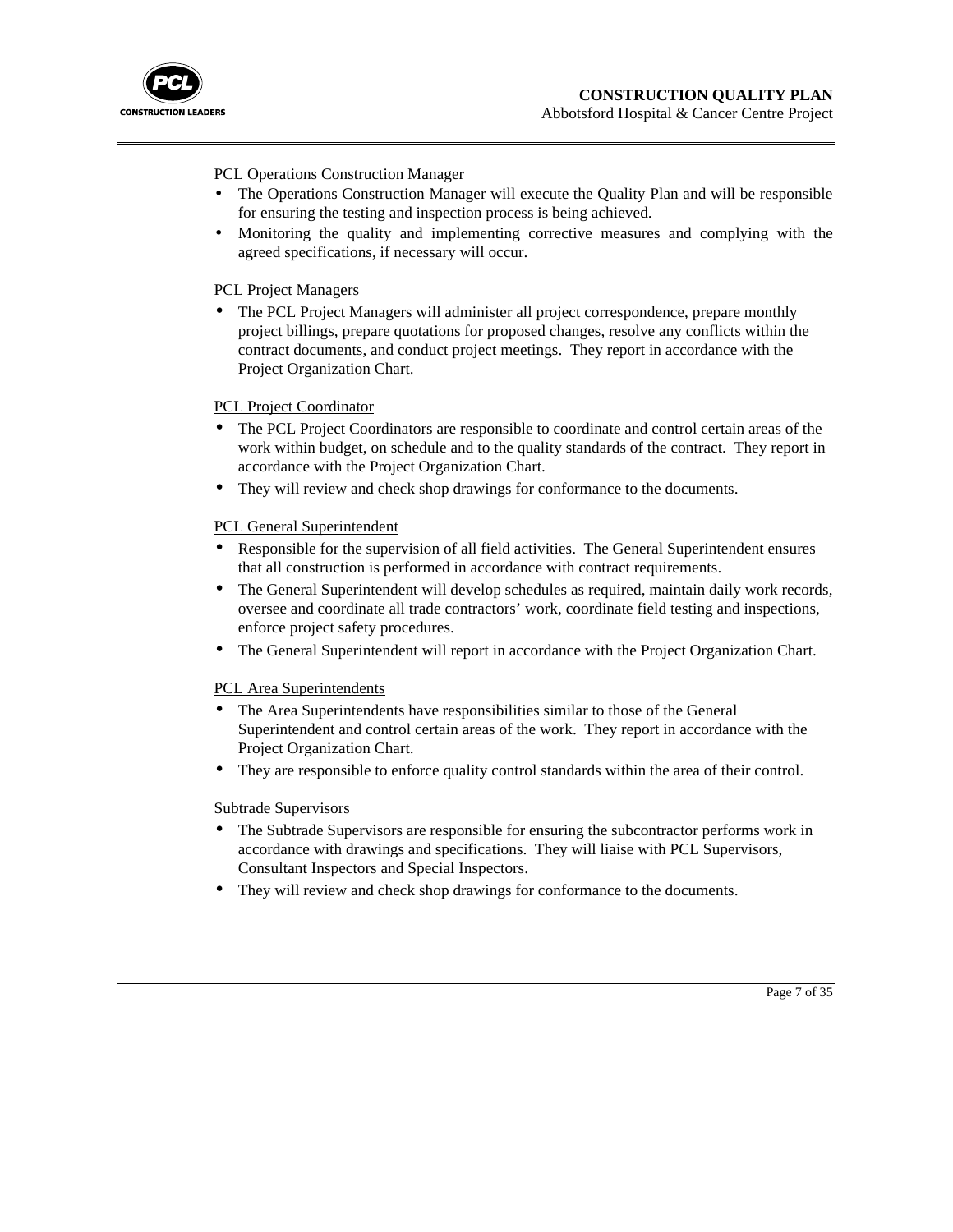

#### 5.0 **DESIGN DEVELOPMENT QUALITY CONTROL**

Although design review will be an ongoing activity, PCL will perform major reviews of the Contract Documents. The facilities management (FM) and User Group input are key elements that are incorporated. Design changes will be tracked as identified in the Project Agreement.

PCL will review drawings at each of the above stages of completion to ensure constructability and functionality. These reviews will also be used to ensure that schedule and budget remain in compliance with the original RFP.

PCL will provide contract document timeline requirements to the consultants to ensure that the overall project schedule is maintained.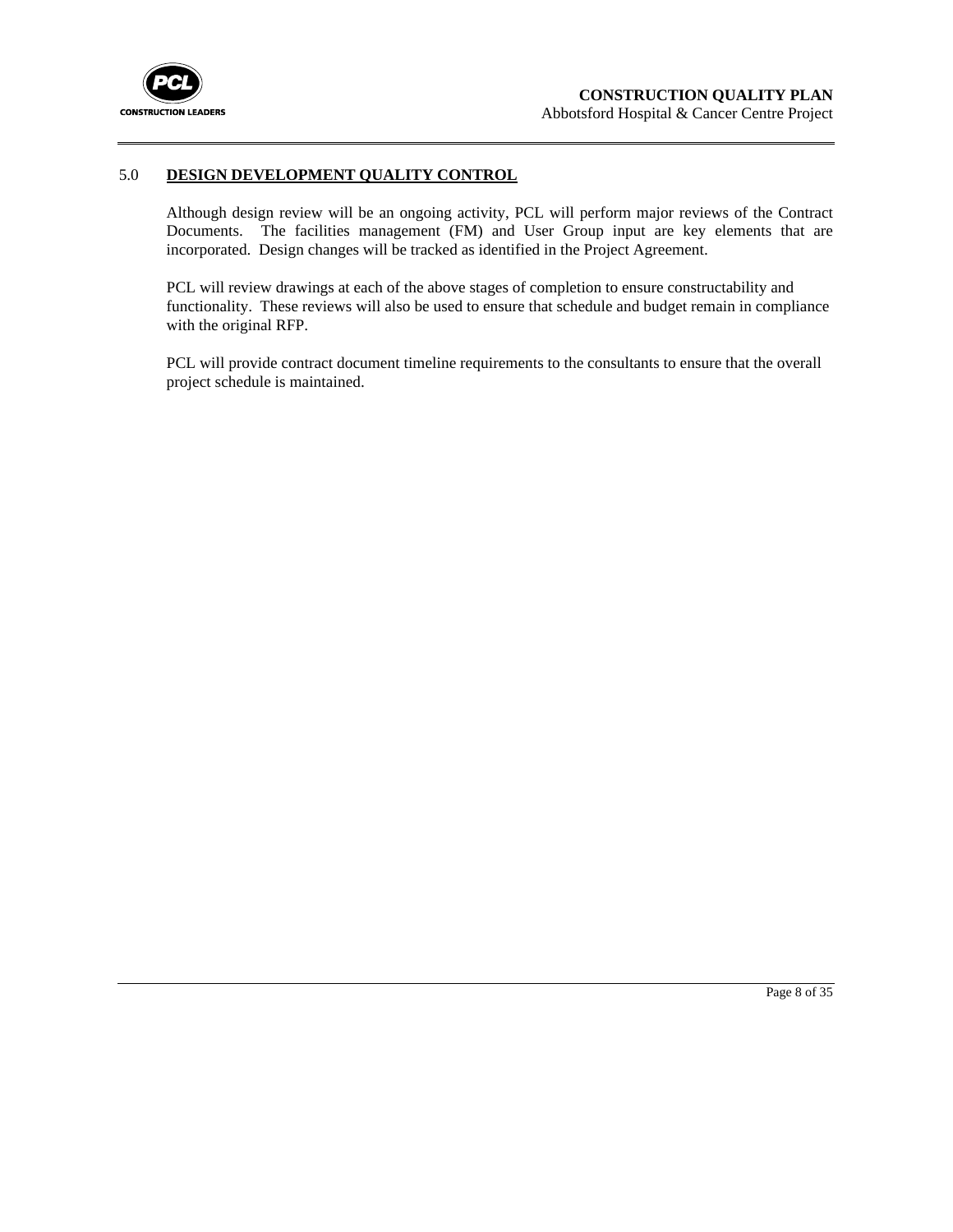

### 6.0 **REVIEW OF CONSTRUCTION WORK**

### **6.1 Architectural**

Unless otherwise excluded from the Scope of Work, the Architect will carry out a general review of the construction work at intervals appropriate to the stage of construction, which the Architects consider necessary to determine if the work is in general conformity with the contract documents.

The general review of construction will be carried out and will include the following:

- 1. Periodic site visits to review the progress of the work and to determine if it is in conformance with the issued architectural drawings and specifications.
- 2. Record and bring to the attention of PCL's General Superintendent any deficiencies found during these site visits, leaving a written record of inspection on site on day of inspection, together with any recommendations for remedial action which may be required.
- 3. Record and bring to the attention of PCL's General Superintendent and the relevant consultant (Structural, Mechanical, Electrical, or other) any items and deficiencies noted to work by Structural, Mechanical, Electrical trades which may be observed during site visits.
- 4. Coordinate site review by other Consultants, review their reports and where appropriate, comment to PCL's General Superintendent and the Consultant.
- 5. Interpret the architectural drawings and specification when requested to do so by PCL, their trades and other consultants.
- 6. Review shop drawings and samples submitted by PCL, their subtrades and suppliers, for conformity with the intent of the architectural drawings and specification.
- 7. Complete inspection reports, covering observations from the periodic site visits and distribute these to PCL.

These review services are provided for PCL's benefit and in no way relieve any supplier or subcontractor of the sole responsibility for quality control and performance of their subcontracts.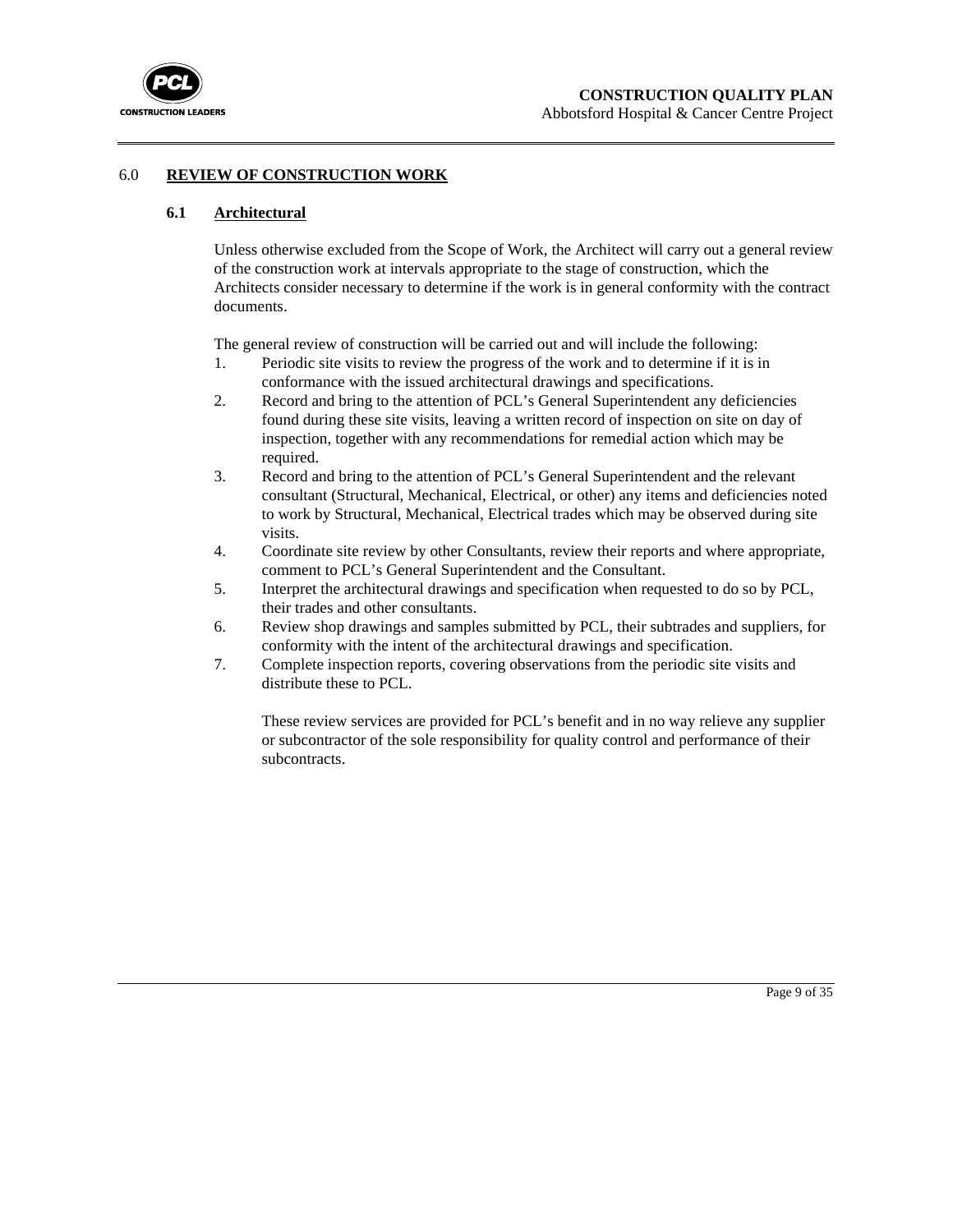

Architectural quality assurance:

- 1. Commences during the design and documentation phases with review of the required quality and performance of each architectural component.
- 2. Is continued with appropriate documentation to establish levels of quality and performance.

Following the tendering of architectural elements to subtrades and suppliers, PCL will:

1. Involve the Architect in the set-up meeting with subtrades and suppliers, to review standards and quality required of those subtrades and suppliers.

The Architect will:

- 1. Review mock-ups and field samples of work, when requested by PCL, for compliance with drawings and specifications, and if necessary to establish quality control standards for the work.
- 2. Attend meetings with PCL, their subtrades and suppliers to assist in resolution of construction, sequencing and quality control matters.
- 3. Review work during the course of construction, on a random sampling basis for conformance with the requirements of the documents and good acceptable trade practices.
- 4. Review finished areas of work for acceptance, recording deficiencies and providing a written report to PCL on the day of the inspection.
- 5. Follow up with PCL to review work redone and deficiencies corrected.
- 6. Coordinate with the quality control/assurance work of other Consultants (Structural, Mechanical, Electrical, and other) to ensure consistency of approach, level of quality assurance and reporting documentation.
- 7. Keep current and updated architectural drawings to assist PCL in preparing as-builts at completion of project.
- 8. Certify payment for construction work, monthly progress draws and holdback release.
- 9. Certify upon completion to the authorities having jurisdiction (through appropriate Schedule B and C "Letters of Assurance", as per Schedule 17) where the work has been built in conformance with the approved drawings and specifications.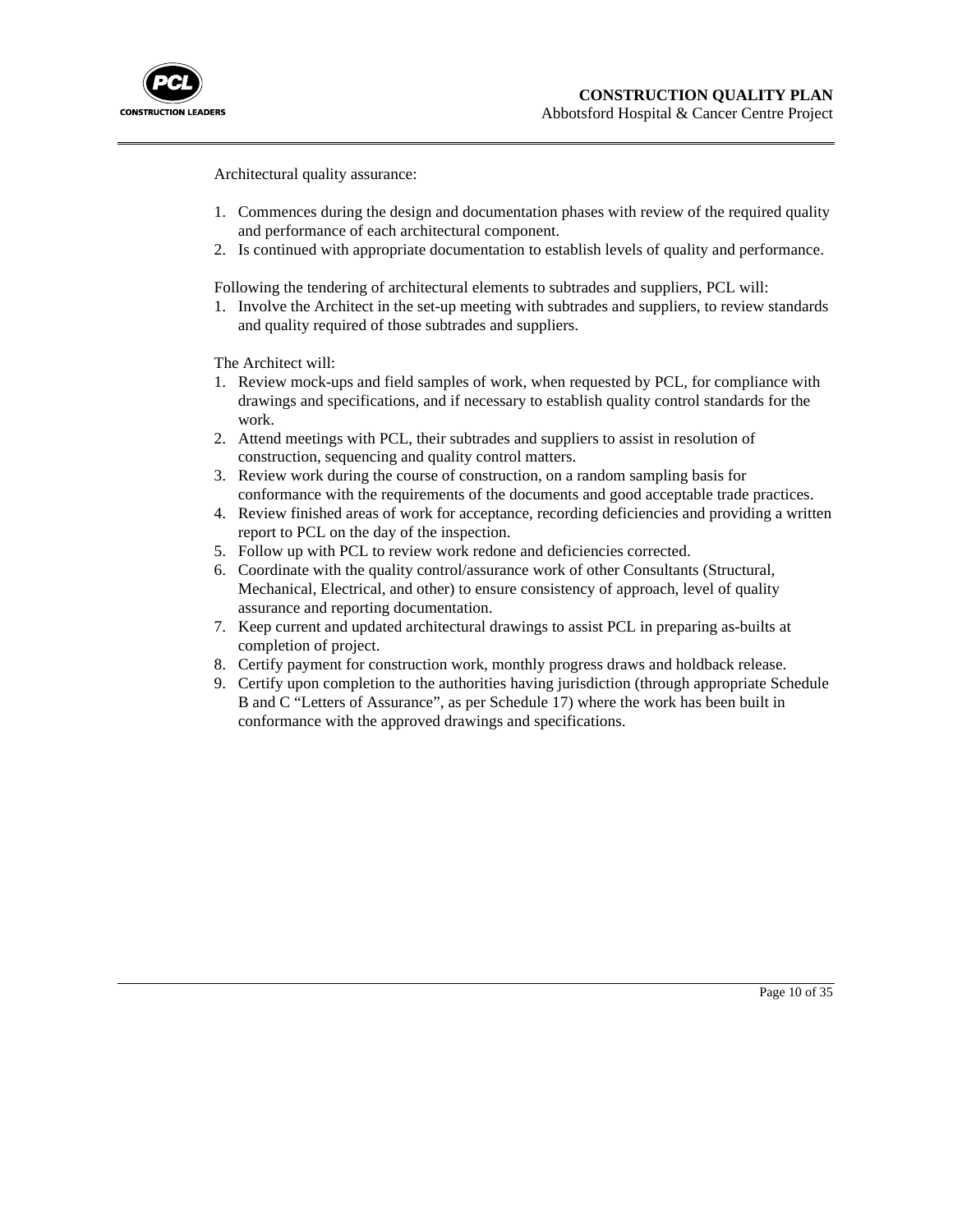

## 6.2 **Structural**

#### .1 Review of Construction of the Work

Unless otherwise excluded from the Scope of the Work, RJC (Structural) shall provide general review of the construction of the structural components of the work to meet the requirements of the BC Building Code. The Professional Engineer or delegate under his supervision shall:

- 1. Make periodic visits to the site to determine, on a random sampling basis, whether the work is in general conformity with the structural plans and related specifications for the structure;
- 2. Record structural deficiencies found during site visits and provide to PCL's General Superintendent and the Architect written reports of the deficiencies and the actions that must be taken to rectify the deficiencies – this report to be issued on day of inspection;
- 3. Review the reports of independent inspection and testing companies called for in the structural plans and related specifications and which pertain directly to the work being reviewed;
- 4. Interpret structural plans and related specifications when requested to do so by PCL, Architect or other consultants.
- 5. Review shop drawings and samples submitted by PCL for consistency with the intent of the structural plans and related specifications.

Their review services are rendered for PCL's benefit and in no way relieve the subcontractor of their sole responsibility for quality control and their performance of their subcontracts.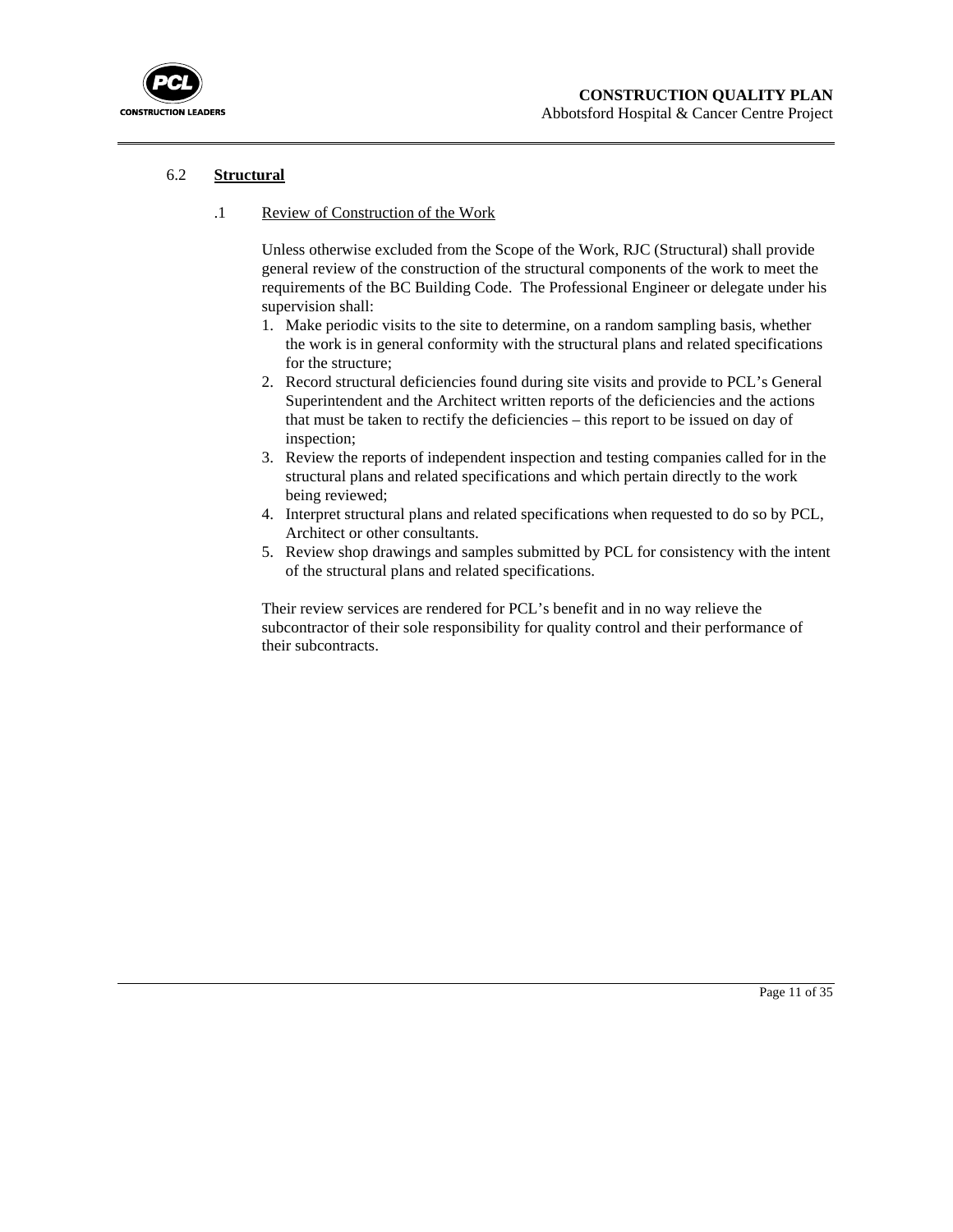

## .2 Structural Sampling Program

In accordance with Clause .1 above, the following is the random sampling program to be followed in the General Review of the Construction.

#### a) Review of PCL's Quality Assurance Program

General

Obtain from PCL:

- list of structural subcontractors
- designated formwork design engineer
- designated shoring design engineer (if any)
- designated shoring field review engineer (if any)

## Review with PCL:

- shop drawing review procedures
- inspection  $&$  testing report review procedures
- ensure all deficiencies noted by RJC (Structural) are rectified.

#### b) Field Review of Concrete Construction

#### General

Review with PCL:

- the classes of concrete exposure and strengths of concrete required for different elements of the structure.
- special requirements for some elements such as minimum cement content, special aggregate grading, super-plasticizers in columns, walls or slabs on grade.
- concrete testing procedures on high strength concrete.
- verify that proposed mixes have been submitted to RJC (Structural) and that they are acceptable.
- specified tolerances.
- requirements for review of formwork construction by engineer responsible for formwork design.
- curing procedures.
- hot & cold weather protection requirements.
- requirements for saw-cutting of slabs on grade.
- review and approve conduit and sleeving requirements

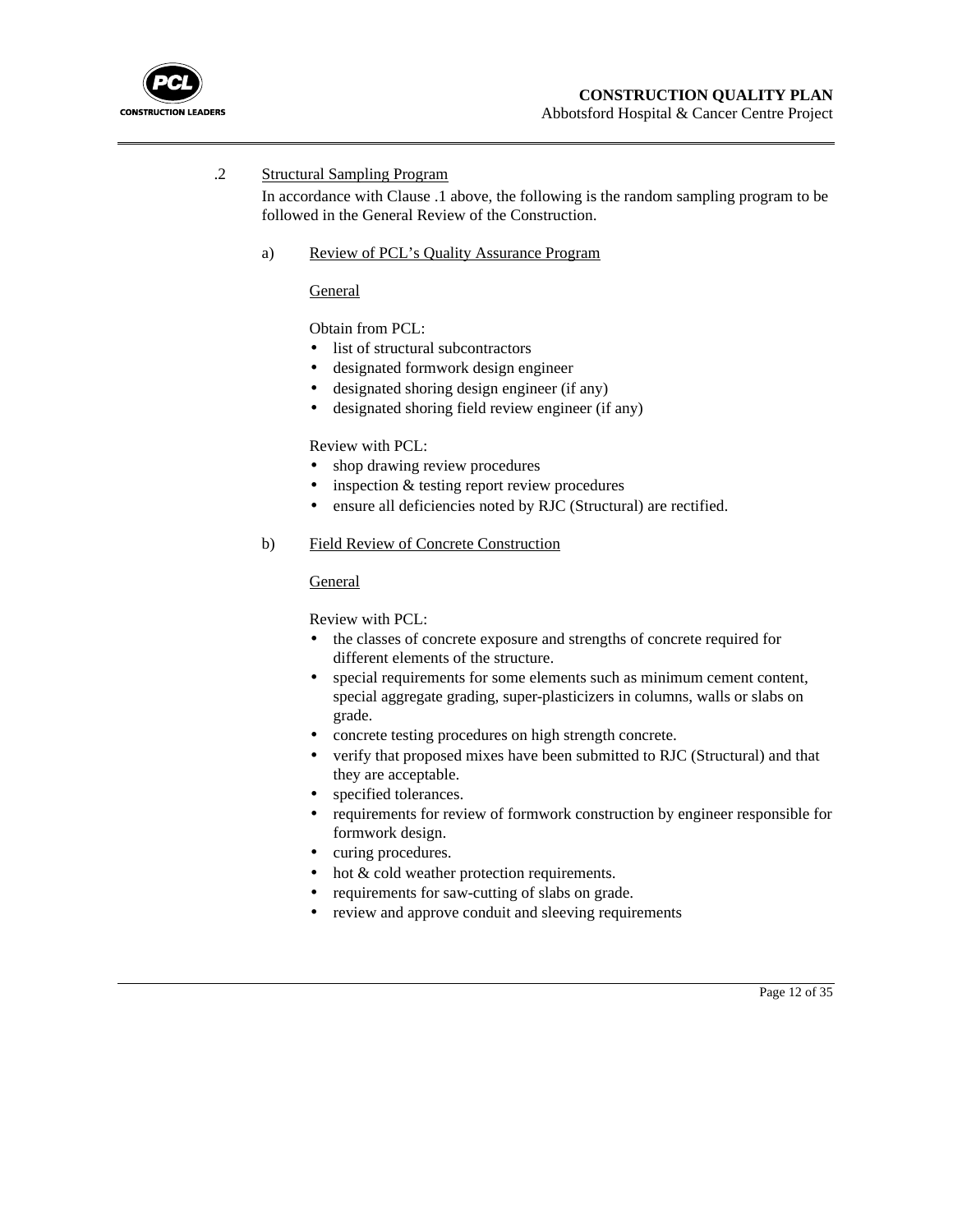

Excavation and Foundations

- Excavation Shoring
	- Review with PCL requirements for monitoring location and movement of shoring, for testing of tie-backs and installation of lagging.
	- Review site visit reports submitted by shoring design engineer.
	- Review site reports submitted by Trow.
	- Review surveys prepared by Trow.
	- Review Geotechnical reports submitted by the Geotechnical Engineer.
- Foundations
	- Confirm with PCL that Trow has examined the bearing conditions at footings and verified that they are acceptable for the support of the loads at the design pressures.
	- Check the dimensions and reinforcement of column and wall footings / piles

## Formwork

- Review with PCL the requirements for camber and elevation survey of formwork for slab pours as outlined in the specification.
- Review with PCL proposed stripping and re-shoring sequencing.
- Review reports of site review of formwork and shoring.
- Before concrete is placed, confirm that forms are clean of debris and other foreign material by a random check of the form area.

### Concrete Walls

- Simple Grade Walls With Minimum Reinforcement
	- Review length of wall pours with PCL.
	- Check wall pour for dimension, cleanliness of forms, reinforcement size, and cover of pours.
	- Review inspection reports of concrete supplied.
- Earth Retaining Walls
	- Check wall thickness, rebar size, spacing, cover, placement and length of wall pours.

Page 13 of 35

- Review inspection reports of concrete supplied.
- Other Walls (such as shear walls or core walls)
	- Check dimensions, rebar size and placement of walls poured.
	- Review inspection reports of concrete supplied.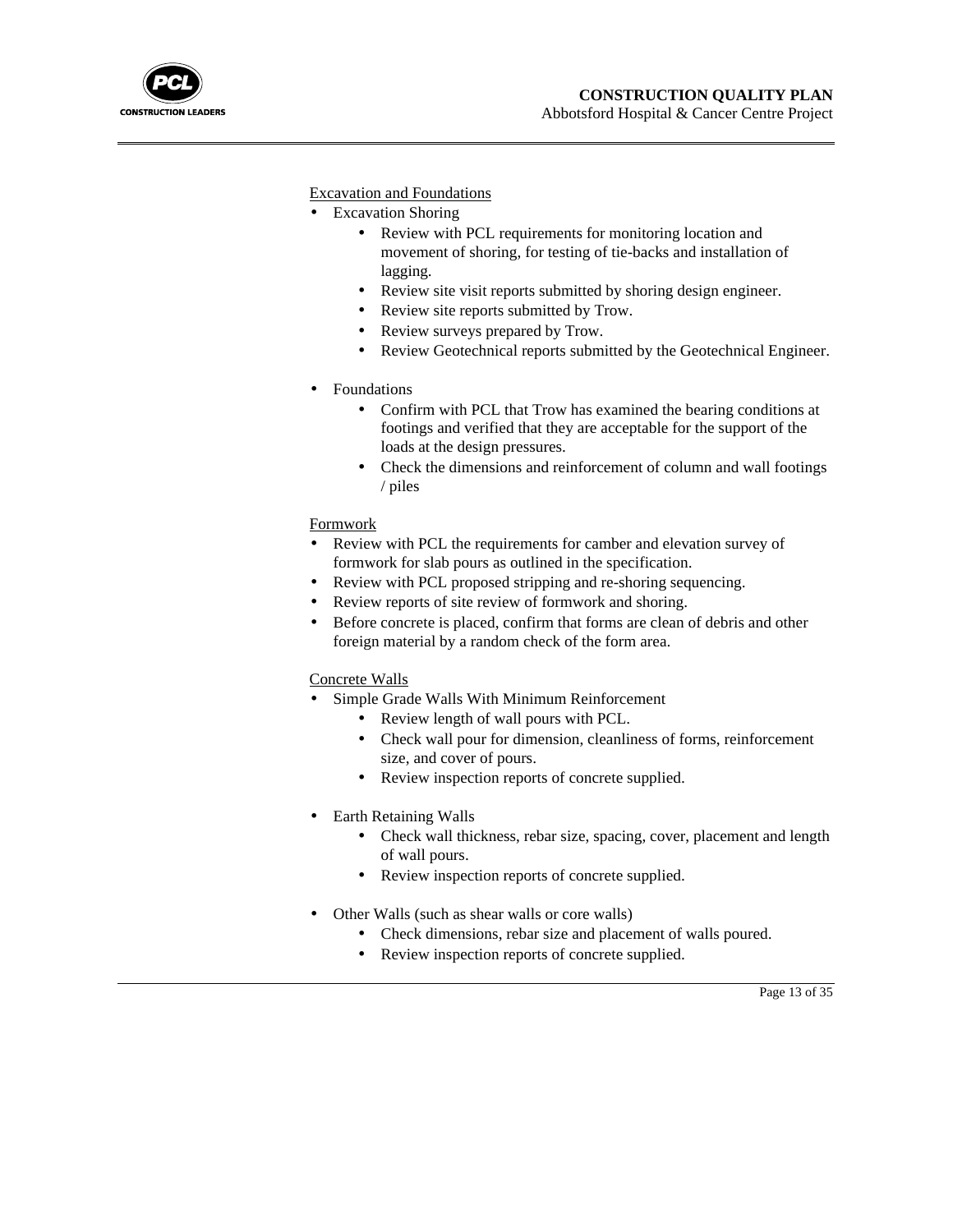

### **Columns**

- Check the dimensions, rebar size and placement of columns poured.
- Review inspection reports of concrete supplied.

#### **Slabs**

- Check slab thickness, rebar size, spacing, cover and chairing of the slab pour areas.
- Check beam dimensions, rebar size, quantity cover and chairing of beams.
- Review inspection reports of concrete supplied.

#### Beams

- Check beam dimensions, rebar size, quantity, cover and chairing of rebar.
- Review inspection reports of concrete supplied.

#### Tolerance for Suspended Concrete Flat Slab

- Review with PCL the specified floor finish tolerances and camber requirements.
- Review results of survey of finish of concrete surface taken before formwork is removed.
- Review results of survey of slabs taken after shoring is removed.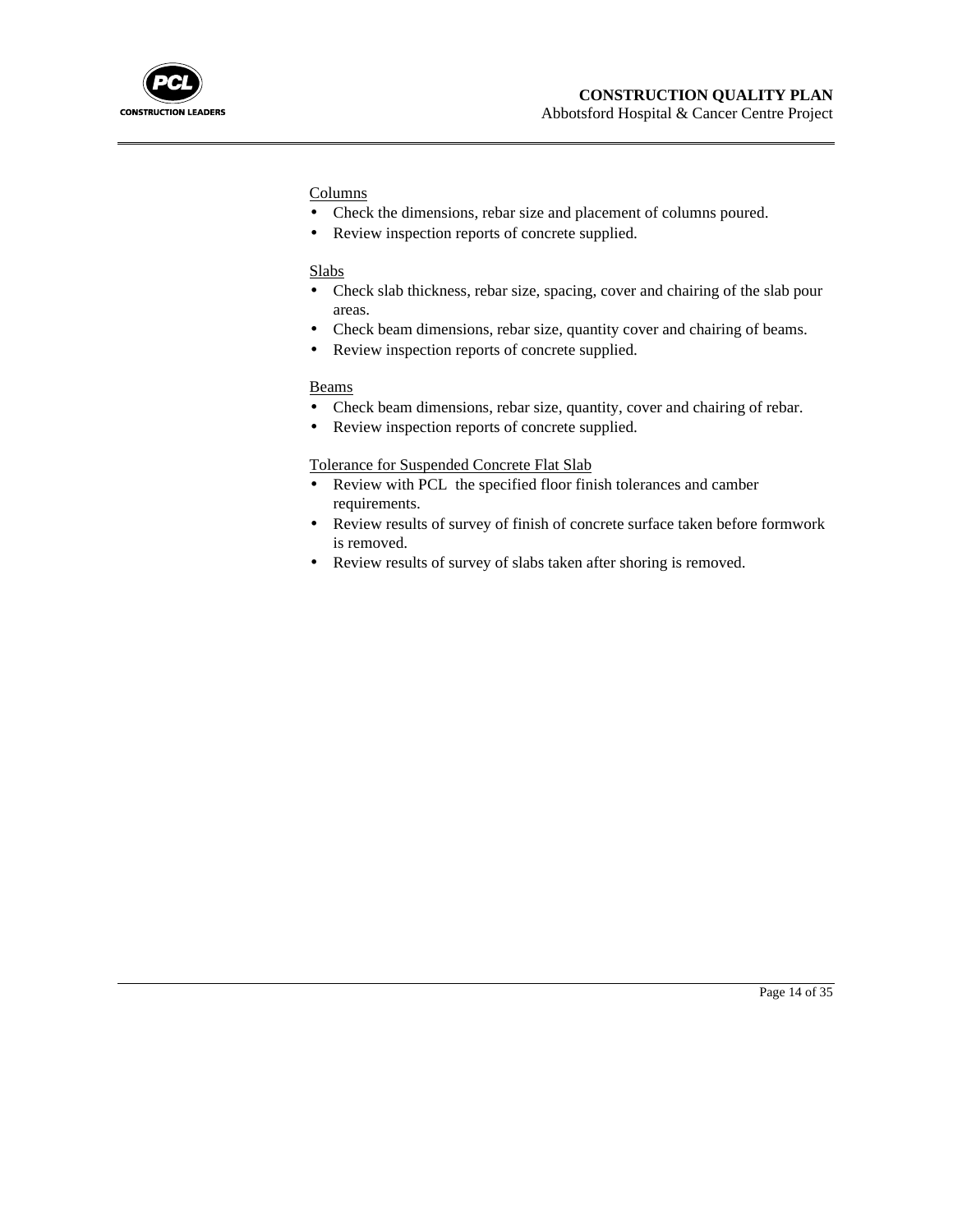

Slabs On Grade

- Review requirements for sub-base.
- Review the report of compaction testing carried out by Trow, and ensure the subgrade is acceptable to Trow and RJC.
- Review with PCL the specified floor finish tolerances.
- Check slab thickness and location of bulkheads for construction joints.
- Review the proposed curing methods and that compatibility with subsequent finishes has been considered.
- Review inspection reports of concrete supplied.

### Precast Concrete

Review that the appropriate level of quality assurance is provided in the interpretation of the design requirements, the preparation of shop drawings, the manufacture of components and in the assembly of the components in the field.

### Structural Steel

- Review with the structural steel subcontractor their proposed procedures for welding inspection.
- Review painting requirements specified versus paint on steelwork delivered to site.
- Review reports submitted by structural steel subcontractor.

#### Load Bearing and Engineered Masonry

### **General**

- Review with PCL which masonry (if any) is engineered.
- Review with PCL the test required for engineered masonry.
- Review reports prepared if engineered masonry is used.
- Review typical bearing details and anchorage.

### Masonry Based On Engineered Analysis

- Review with PCL supply of masonry units to specified strength, mortar and grout requirements.
- Check reinforcement size, spacing and placement.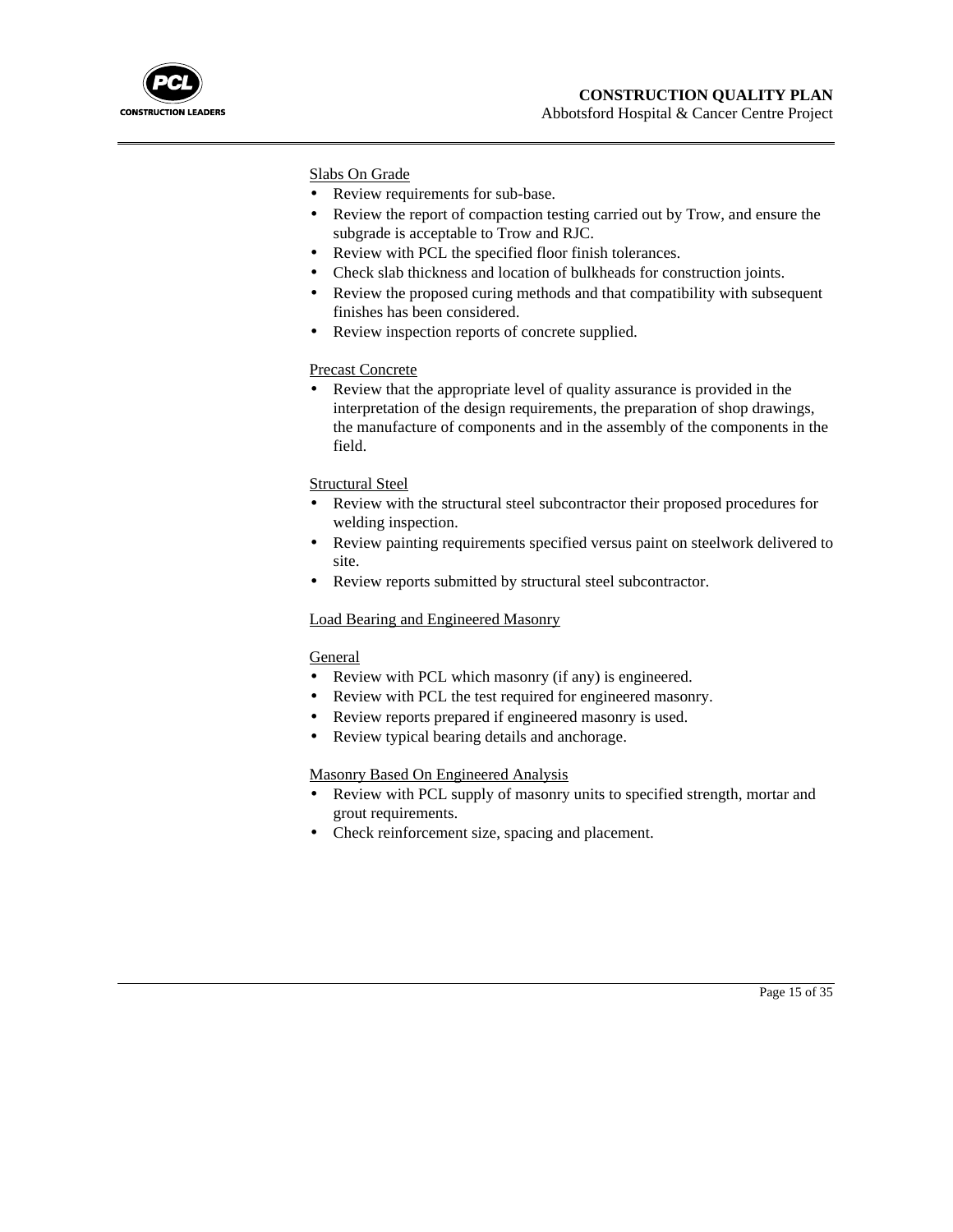

Construction Review Reports

- Discuss and resolve with the Architect and PCL's General Superintendent, the procedure to be followed for recording site instructions when immediate decisions are necessary.
- Maintain a record of all review activities which have been carried out.
- Record, in the site visit report, site decisions, and incidents involving possible deficiencies which might involve changes in the Contract or affect the progress of the work.
- c) Structural Consultant will need to certify upon completion that all structural work is performed as per drawings and specifications.
- d) Keep current and updated structural drawings to assist PCL in preparing as-builts at completion of project.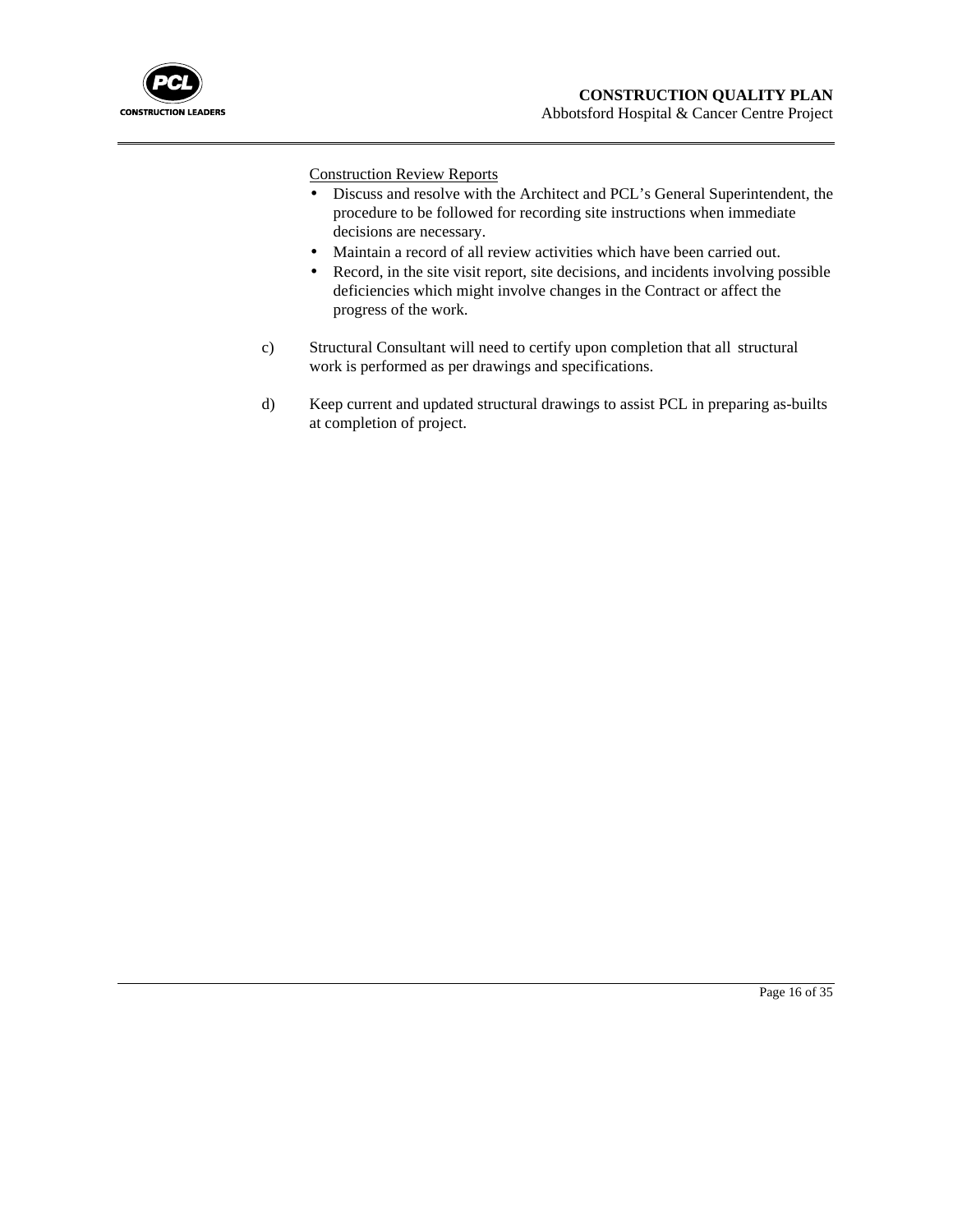

## **6.3 Mechanical**

Unless otherwise excluded from the Scope of Work, general review of the construction will be carried out by Stantec Consulting in compliance with the Building Code. The general review, which shall be carried out by a Professional Engineer or delegate under his supervision, shall:

- 1. Make periodic visits to the site to determine that the work is in general conformity with the mechanical plans and related specifications for the mechanical systems;
- 2. Record mechanical deficiencies found during site visits and provide written reports of the deficiencies to the Architect and PCL's General Superintendent – this report is to be issued on the day of the inspection;
- 3. Review and take action if necessary, the reports of independent inspection, testing and balance companies called for in the mechanical plans and related specifications and which pertain directly to the work being reviewed;
- 4. Attend Mechanical / Electrical site coordination / commissioning meetings and others when requested to do so by PCL ;
- 5. Interpret mechanical plans and related specifications when requested to do so by PCL , Mechanical or Electrical contractors, the Architect, or the Electrical Consultant;
- 6. Review shop drawings and samples submitted by Mechanical contractor for compliance with the intent of the mechanical plans and related specifications. Coordinate as necessary with the Electrical Consultant.

Stantec Consulting review services are provided to assist the Mechanical contractor and shall not be construed or interpreted as relieving or mitigating. The Mechanical contractor, their subcontractors, and/or sub-subcontractors are responsible for quality assurance, control and performance of the mechanical systems and its related/associated components.

#### .1 Mechanical Review Process

In accordance with Clause 1 above, the following is the random sampling program to be followed in the general review of the construction.

a) Review of Mechanical contractor's Quality Assurance Program

General

Obtain from Mechanical contractor:

• list of subcontractors

Review with Mechanical contractor:

- shop drawing review procedures
- inspection  $&$  testing report review procedures

Page 17 of 35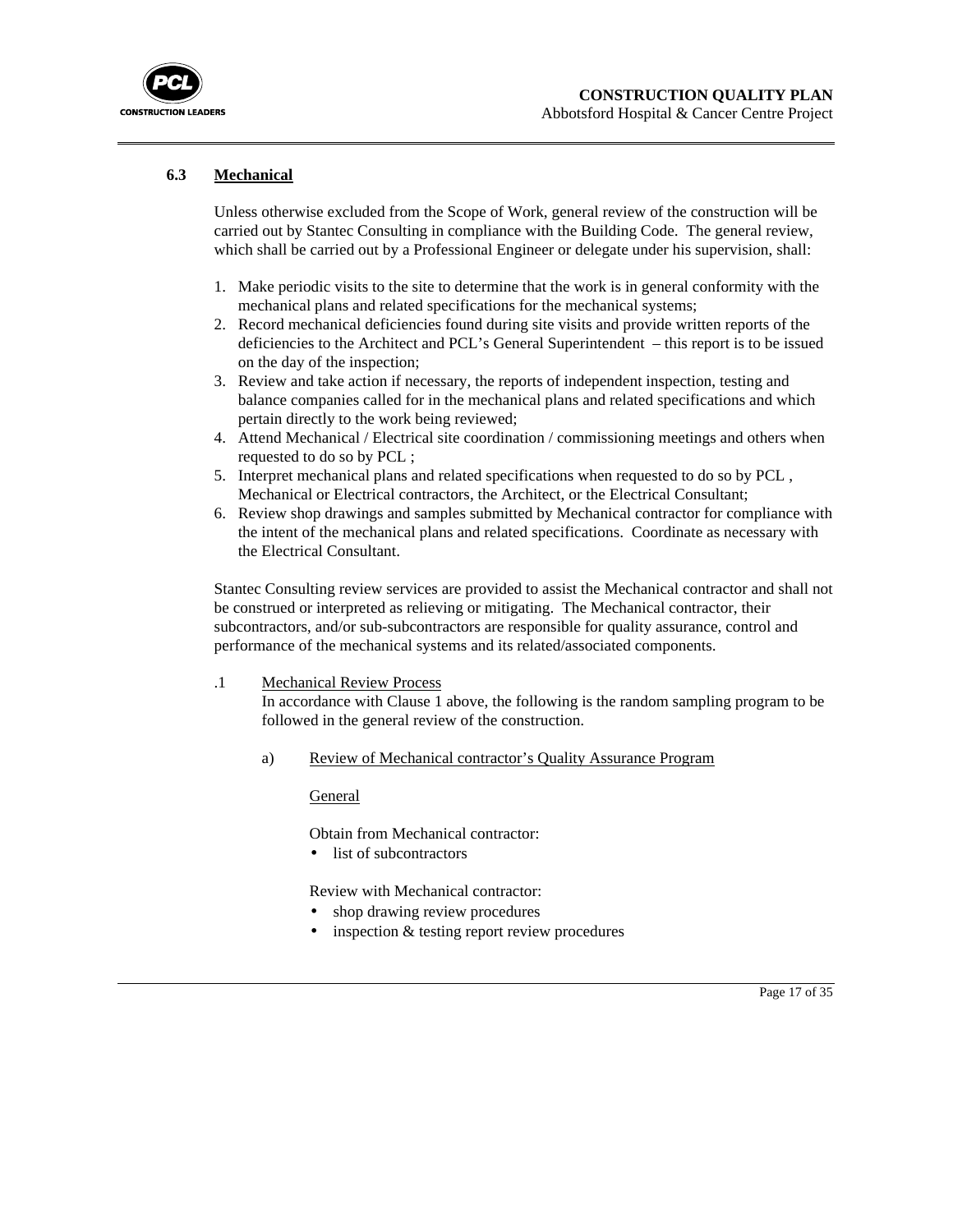

## b) Field Review of Plumbing Services

#### Underground Plumbing

Review with Mechanical contractor their proposed methods for:

- hot and cold weather protection requirements
- bedding materials and installation
- incoming service connections
- sleeving
- quality and standard of workmanship
- high pressure steam
- welding
- X-ray

## Above Ground Plumbing

Review with Mechanical contractor their proposed methods for:

- installation of drainage products
- pipe installation, materials, hangers and venting
- sleeving
- quality and standard of workmanship

#### Specifically:

- .1 Unions or flanges: provide for ease of maintenance and disassembly.
- .2 Space for servicing, disassembly and removal of equipment and components.
- .3 Equipment drains: pipe to floor drains.
- .4 Install equipment, rectangular cleanouts and similar items parallel to or perpendicular to building lines.

#### c) Field Review of HVAC Services

#### General

Review with Mechanical contractor their proposed methods for:

- protection requirements for equipment
- interferences
- construction methods
- pipe installation, materials and hangers
- sleeving
- duct testing

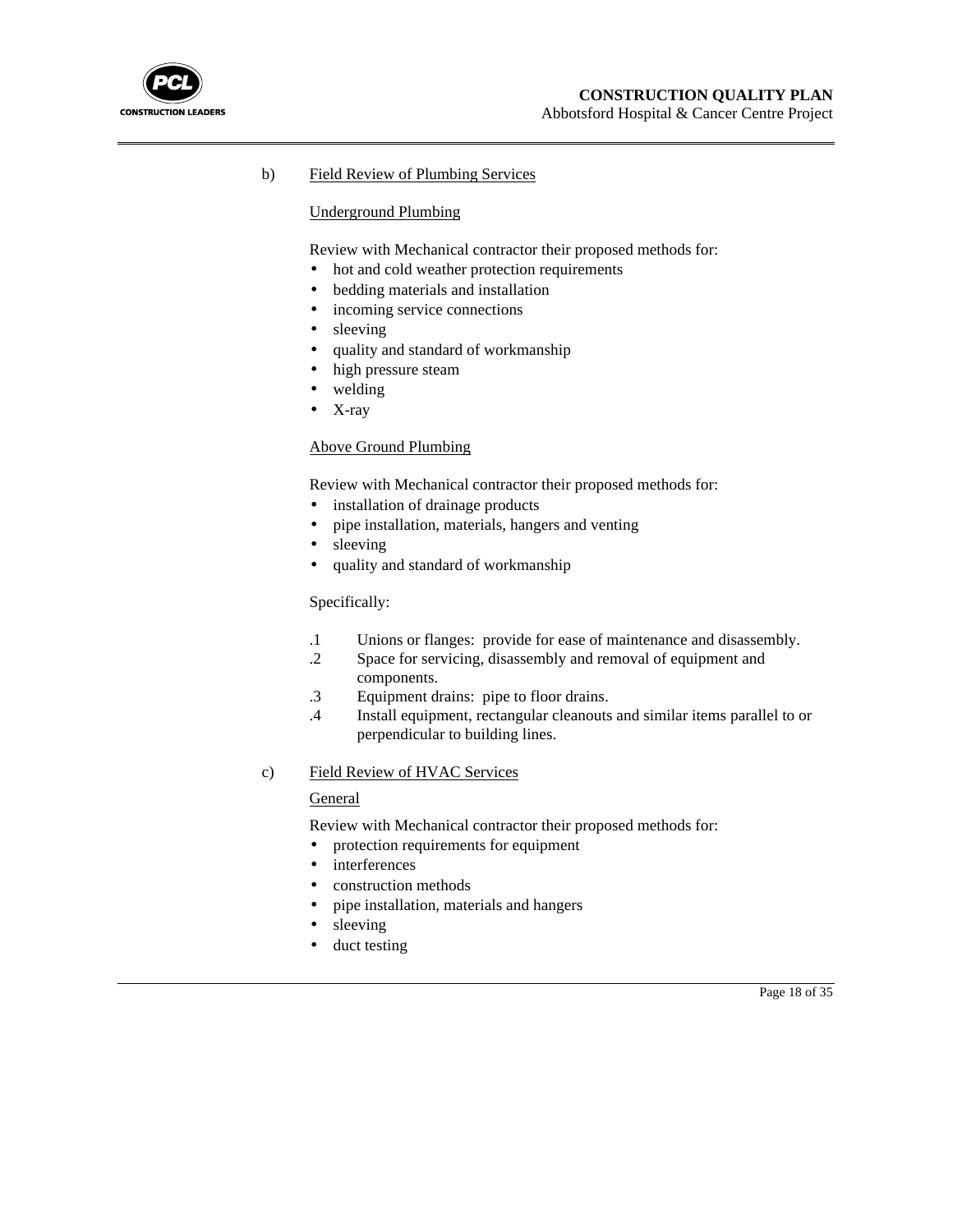

• quality and standard of workmanship Specifically:

- .1 Unions or flanges: provide for ease of maintenance and disassembly.
- .2 Space for servicing, disassembly and removal of equipment and components.
	- .3 Equipment drains: pipe to floor drains.
	- .4 Install equipment, rectangular cleanouts and similar items parallel to or perpendicular to building lines.
	- .5 Protect equipment and systems openings from dirt, dust, and other foreign materials with materials appropriate to system.
	- .6 Ensure guards are installed for unprotected drives.
	- .7 Review access door locations for concealed mechanical equipment for operating, inspecting, adjusting and servicing.
	- .8 Review all weld quality requirements and defect limits by visually inspecting, entire circumference of weld externally and, wherever possible, internally during early stages of welding procedures and periodically for the remainder of the project. Review a sampling of hydrostatic tests.
	- .9 Hangers Review upper attachment, middle attachment, pipe attachment, riser clamps, shields and saddles, and sway braces.
	- .10 Review installation of vibration isolation equipment in accordance with manufacturers' instructions. Ensure piping, ducting and electrical connections to isolated equipment do not reduce system flexibility and that piping, conduit and ducting passage through walls and floors do not transmit vibrations.
	- .11 Review insulation installation for continuity and workmanship.
	- .12 Review duct testing in critical locations and review reports on tests witnessed by Testing, Adjustments and Balancing contractor.
- .13 Review duct construction.

## d) Construction Review Reports

- Discuss with Mechanical contractor and PCL, the procedure to be followed for recording site instructions when immediate decisions are necessary.
- Maintain a record of all review activities which have been carried out.
- Record, in the inspection report, site decisions, and incidents involving possible deficiencies which might involve changes in the contract or affect the progress of the work.
- Review and certify progress billing.
- Review as-built drawings to ensure changes are made for record purposes.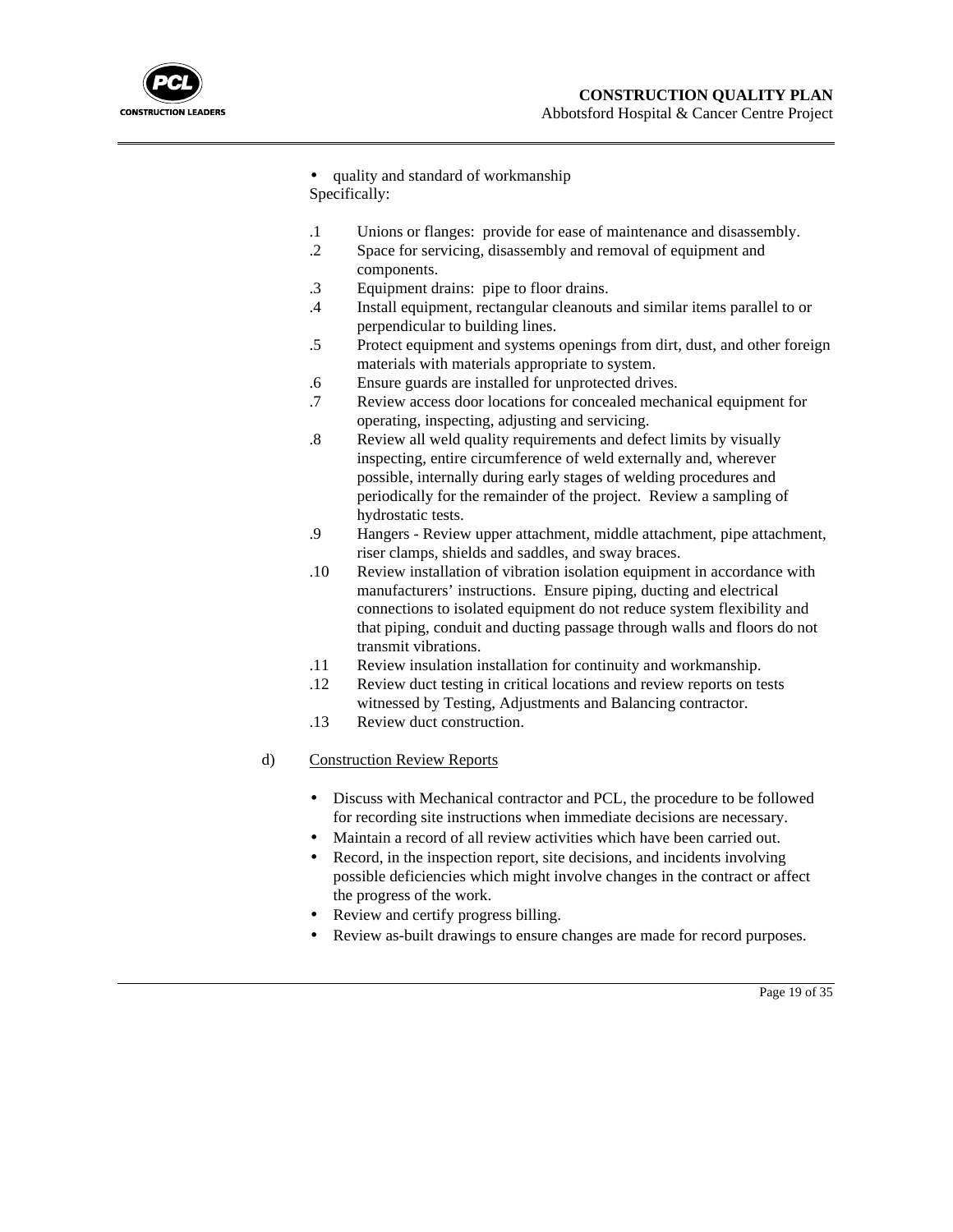

- e) Keep current and updated mechanical drawings to assist the Mechanical contractor in preparing as-builts at completion of project.
- f) Mechanical Consultant will need to certify upon completion that all mechanical work is performed as per drawings and specifications.

## **6.4 Electrical**

Unless otherwise excluded from the Scope of Work, RADA shall provide general review of the construction of the electrical components of the work to meet the requirements of the BC Building Code. The general review, which shall be carried out by a Professional Engineer of delegate under his supervision shall:

- 1. Make periodic visits to the site to determine that the work is in general conformity with the electrical plans and related specifications for the electrical systems;
- 2. Record electrical deficiencies found during site visits and provide written reports of the deficiencies to the Architect and PCL's General Superintendent;
- 3. Review the reports of independent inspection, where these pertain directly to the work being reviewed;
- 4. Attend Mechanical / Electrical site coordination / commissioning meetings and others when requested to do so by PCL ;
- 5. Interpret electrical plans and related specifications when requested to do so by PCL , Electrical or Mechanical contractors, the Architect, or the Mechanical Consultant;
- 6. Review shop drawings and samples submitted by Electrical and Mechanical contractors for compliance with the intent of the electrical plans and related specifications. Coordinate as necessary with the Mechanical Consultant.

RADA's review services are provided to assist the Electrical contractor and shall not be construed or interpreted as relieving or mitigating. The Electrical contractor, their subcontractors, and/or sub-subcontractors are responsible for quality assurance, control and performance of the electrical systems and its related/associated components and interfaces.

### .1 Electrical Review Process

In accordance with Clause 1 above, the following is the random sampling program to be followed in the general review of the construction.

a) Review of Electrical contractor's Quality Assurance Program

### General

Obtain from Electrical contractor:

• list of subcontractors

Review with Electrical contractor: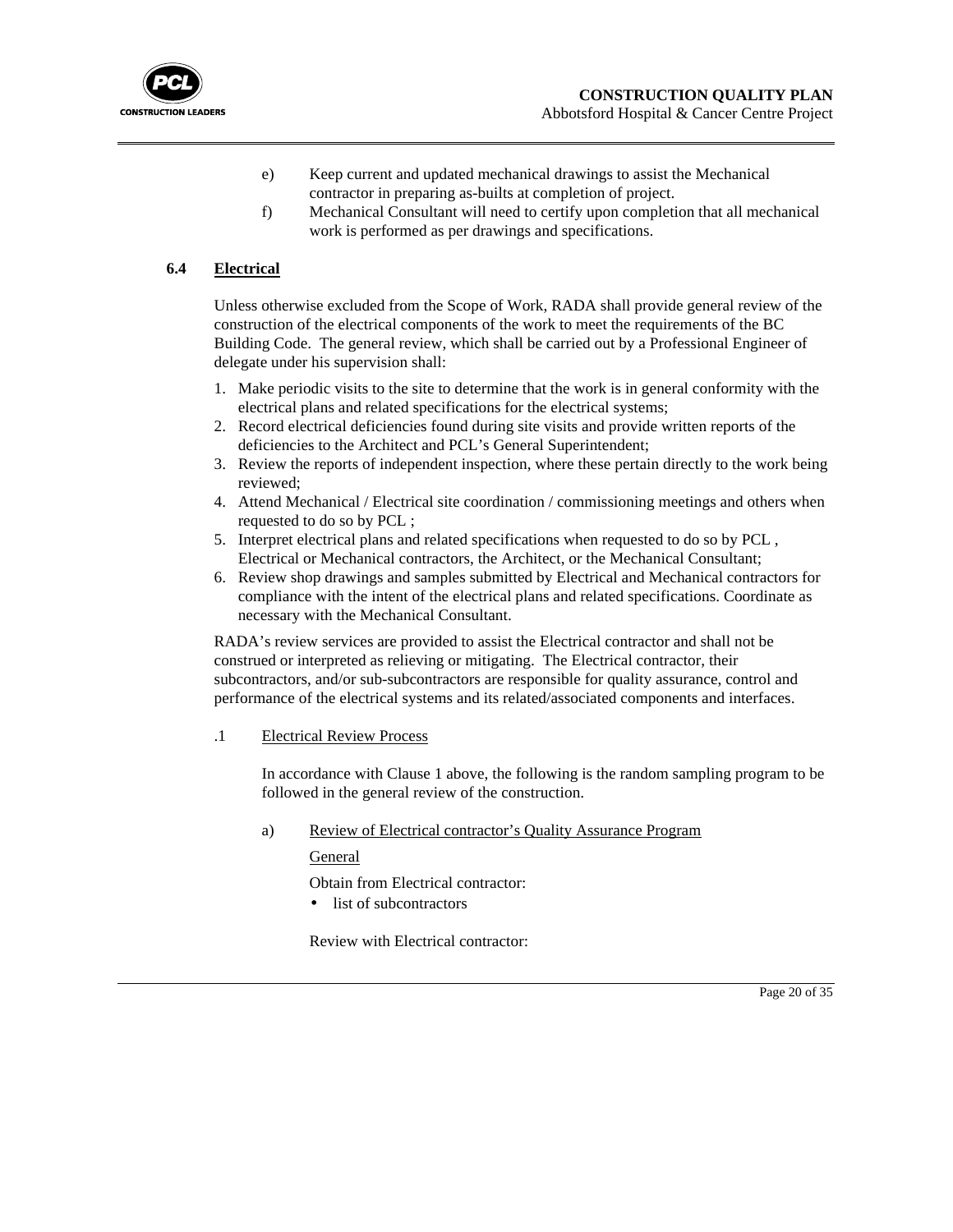

- shop drawing review procedures
- deficiency completion procedures
- circuit testing and certification procedures
- b) Field Review of Underground Conduit and Services

Review with Electrical contractor their proposed methods for:

- incoming services
- concrete duct-banks
- concrete encasement of slab-on-grade raceways
- raceway materials
- quality and standard of workmanship
- c) Field Review of Conduit in Suspended Slabs

Review with Electrical contractor their proposed methods for:

- conduit routing
- conduit crossings
- materials
- quality and standard of workmanship

## d) Field Review of Cabling

Review with Electrical contractor their proposed methods for:

- cable installation
- cable termination
- e) Field Review of Lighting & Equipment

Review with Electrical contractor their proposed methods for:

- fixture support and alignment
- equipment mounting
- equipment designations
- equipment locations
- resolving coordination conflicts arising on site
- quality and standard of workmanship
- f) Construction Review Reports
	- Discuss with Electrical contractor and PCL, the procedure to be followed for recording site instructions when immediate decisions are necessary.
	- Maintain a record of all review activities which have been carried out.

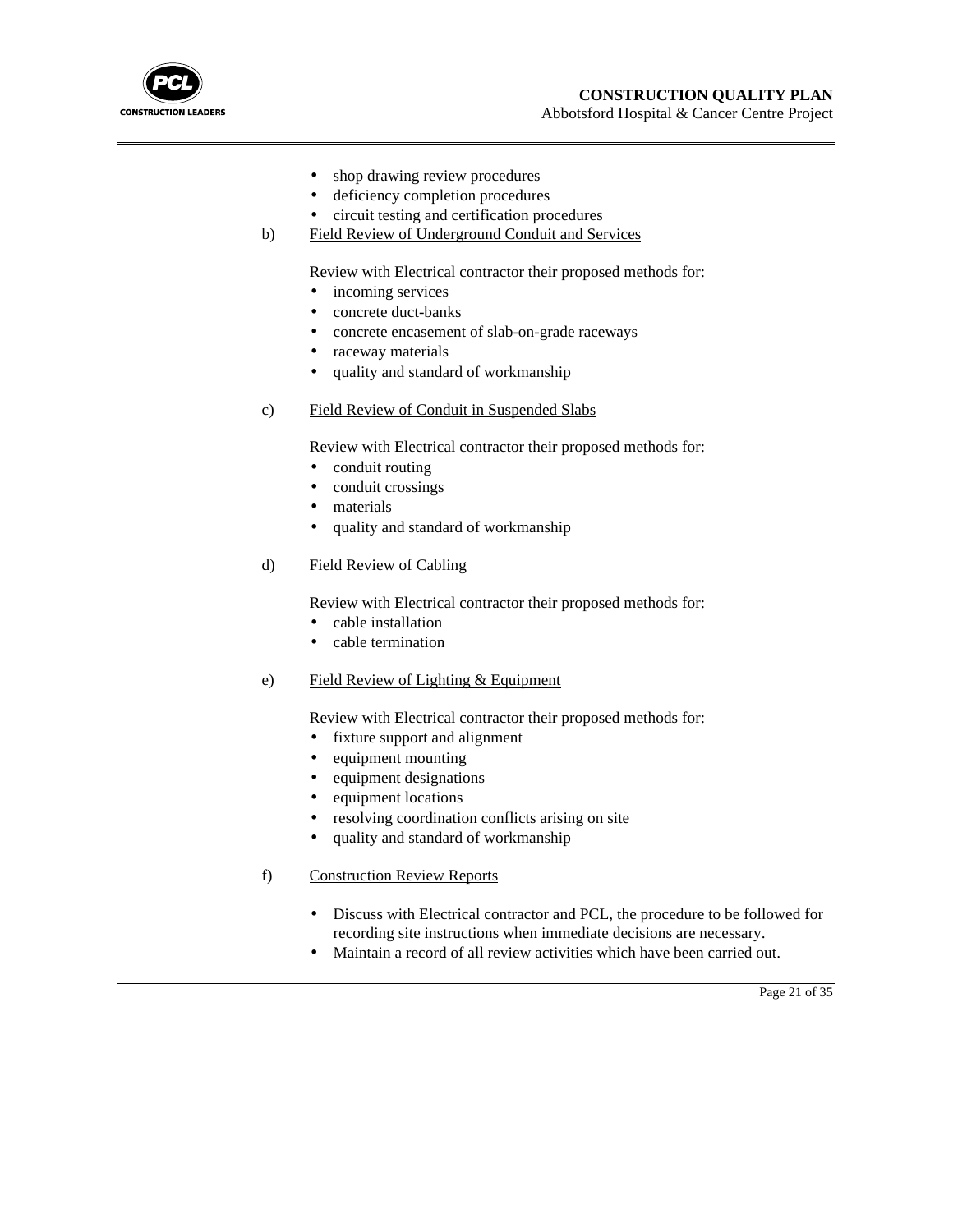

- Record, in the inspection report, site decisions, and incidents involving possible deficiencies which might involve changes in the contract or affect the progress of the work.
- Review and certify progress billing.
- Review as-built drawings to ensure changes are made for record purposes.
- g) Keep current and updated electrical drawings to assist the Electrical contractor in preparing as-builts at completion of project.
- h) Electrical Consultant will need to certify upon completion that all electrical work is performed as per drawings and specifications.

## **6.5 Medical Equipment**

.1 Review of Construction of the Work

Unless otherwise excluded from the Scope of the Work, Equipment Planning Associates Ltd. (EPA) (Medical Equipment) shall provide general review of the specification, procurement, commissioning, and final acceptance and turnover of all Cash Allowance Medical Equipment required to meet the Project Agreement. The Principal or designated associates of EPA shall:

- 1. Review and comply with the construction schedule prior to and during the equipment tender package preparation;
- 2. Group equipment in tender packages with the goal of minimizing both technical obsolescence and construction schedule risk while at the same time take advantage of any available purchasing leverage;
- 3. Advise PCL of any licensing or utility implications (Structural, Mechanical, or Electrical) of any the Medical Equipment items;
- 4. Identify, communicate and assist as required, any regulatory, permit or licensing requirements.
- 5. Receive and review submittals and shop drawings to ensure compliance with initial Design Specification and Construction Drawings;
- 6. Coordinate receipt, interim storage, placement, installation and testing of all Medical Equipment;
- 7. Recommend and clarify payments for medical equipment.

Their review services are rendered for PCL's benefit and in no way relieve the Medical Equipment Suppliers or subcontractors of their sole responsibility for quality control and their performance of their subcontracts.

.2 Medical Equipment Quality Assurance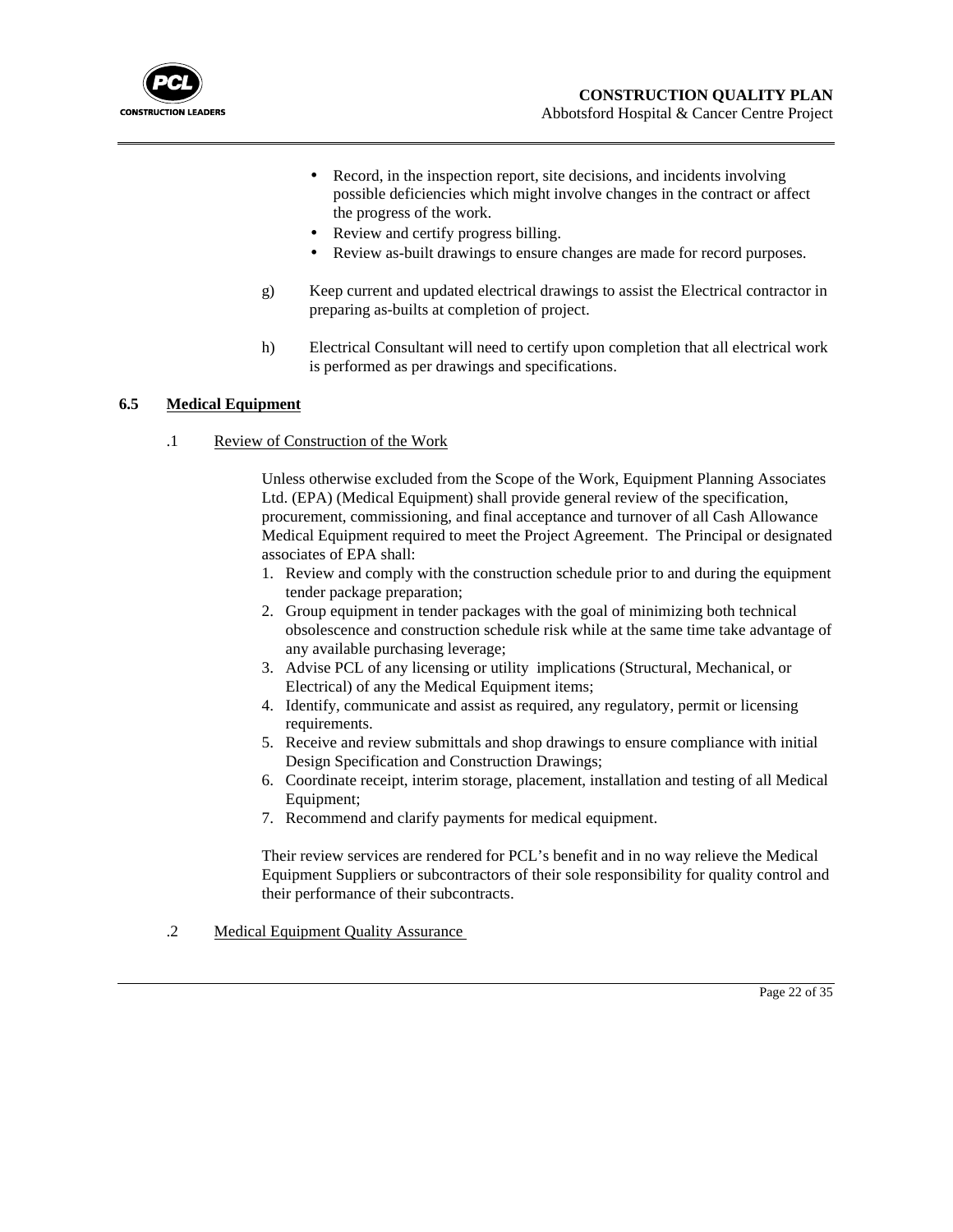

Medical Equipment quality assurance will occur throughout all three major phases of the scope of work of the Medical Equipment consultant (EPA).

Phase I – Specification and Procurement Development

- Review of the equipment list for availability and application to the Functional Program
- Ensure that Tender Package issue dates reflect the most current construction schedule.
- Review the equipment performance, accessories and features and address compatibility issues, technological obsolescence and innovations.
- Examine and communicate to PCL Design and Construction Specification for all utility information requirements.
- Ensure purchase specifications, delivery and commissioning terms meet the requirements defined in the Project Agreement.
- Identify any testing requirements in the tenders.
- Coordinate equipment design requirements with the present design team and the facilities manager.
- Ensure any embedded or rough-in requirements are communicated to the builder.

Phase II – Tender Analysis

- Assist as required with the analysis of tender packages and reconcile cost implications against Cash Flow Schedule and the overall Cash Flow Account.
- Assist with Tender bids.
- Analyze and provide tender recommendations to PCL.
- Review recommendation with Health Company representative prior to final purchase approval.

Phase III – Commissioning Coordination

- Develop Medical Equipment coordination schedule in conjunction with the most current construction schedule (Interior Rough-in and Fitout).
- Review and recommend shop drawing acceptance ensuring compliance with initial Design Specification and Construction Drawings.
- Expedite delivery and coordinate receipt, arrange for interim storage (if required), placement, installation and testing.
- Provide final acceptance recommendations to PCL Constructors Westcoast Inc.
- Review, as required, equipment installation in sufficient time to accommodate remedial work in advance of critical completion dates.
- 6.6 Nurse Call (Reserved)
- 6.6 Envelope (Reserved)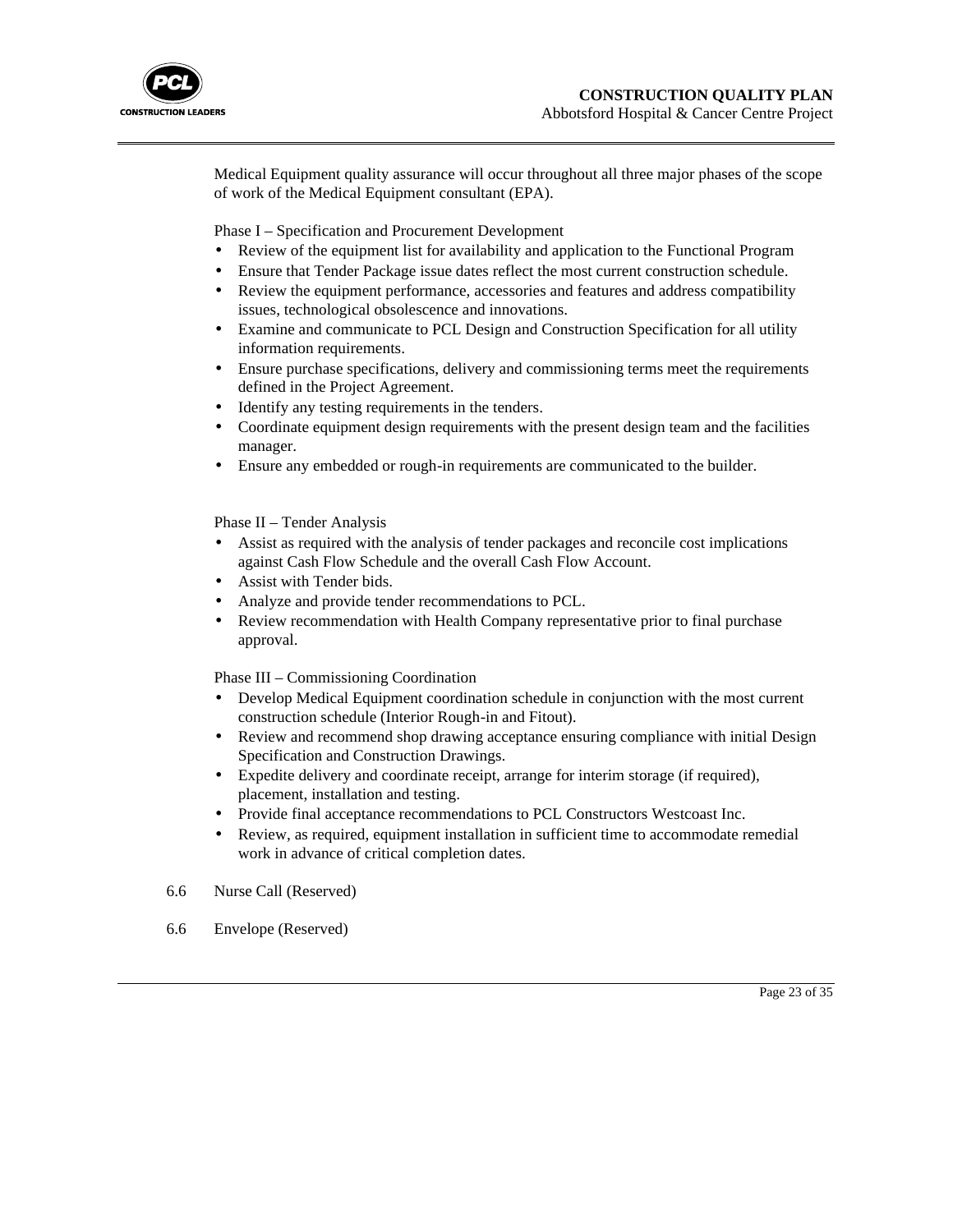

### **7.0 CONSTRUCTION INSPECTION & TESTING PLAN**

PCL's Inspection and Testing Plan for the Abbotsford Hospital and Cancer Centre has been developed by drawing on information available in the Project Agreement, as well as the experience of PCL Staff and input from the Consultants.

Inspection of materials and work in progress will be the responsibility of PCL Supervisors and Special Inspectors to ensure that the work conforms to the contract documents and is ready for testing or inspection by an independent testing agency.

## 7.1 Field Inspection

PCL will utilize a three point inspection plan for field inspections.

a) Pre-Work Coordination Meetings

Prior to any trade contractor starting work, a pre-work coordination meeting will be held. Attendees will include Supervisory, Quality Control and Safety personnel from both PCL and trade contractors. PCL's Project Manager will chair the meeting and prepare an agenda. At a minimum, the meeting agenda will cover contract, submittal, quality control, training, safety and environmental requirements of the contract documents, as well as work and coordination procedures.

b) Follow-Up Inspection

PCL Supervisors will monitor the work on a daily basis to assure the continuing conformance of the work to the workmanship standards. Consultant Inspectors and Architect will provide site review as required by BC Building Code. Follow-up inspections will be monitored by PCL Quality Control Coordinator to ensure all deficiencies are corrected.

Page 24 of 35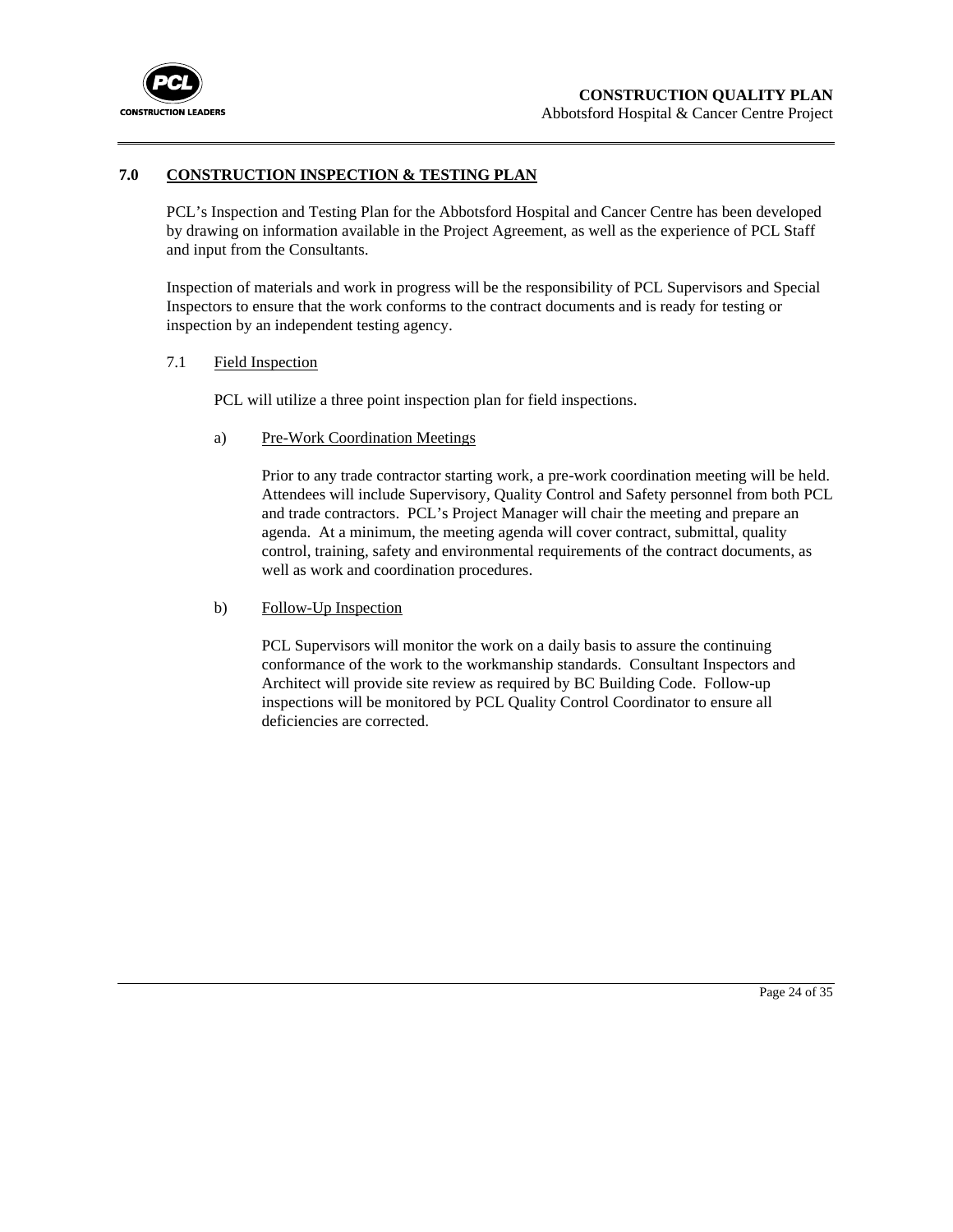

## c) Completion Inspection

When an area of work is complete, PCL Quality Control Coordinator, in cooperation with PCL field staff and Design Consultants will conduct completion inspections. Deficiencies will be noted on a deficiency list. The appropriate Consultant or testing agency will perform testing for those sections of work as noted on Responsibility Matrix (see attachment at end of this section).

### 7.2 Approved Material Inspections

All materials, equipment, etc. to be incorporated into the work will be subject to periodic inspection by the Quality Control staff.

PCL will utilize a five point field inspection:

- proper identification
- damage
- evidence of prior acceptance
- completeness
- proper documentation

A visual inspection will be made for:

- Verification of conformance with the contract documents, the procurement document and approved submittals.
- Storage of materials, products and supplies for compliance with the contract documents and manufacturers instructions, as well as specific requirements of applicable technical specifications.
- Periodic inspections during installation or incorporation into the work to ensure continued compliance with the contract documents.

Items which are observed to be in non-conformance with specifications will be identified, recorded on a Notice of Non-Compliance and segregated from accepted materials, products and supplies. These materials will not be used until corrective action has been taken.

Page 25 of 35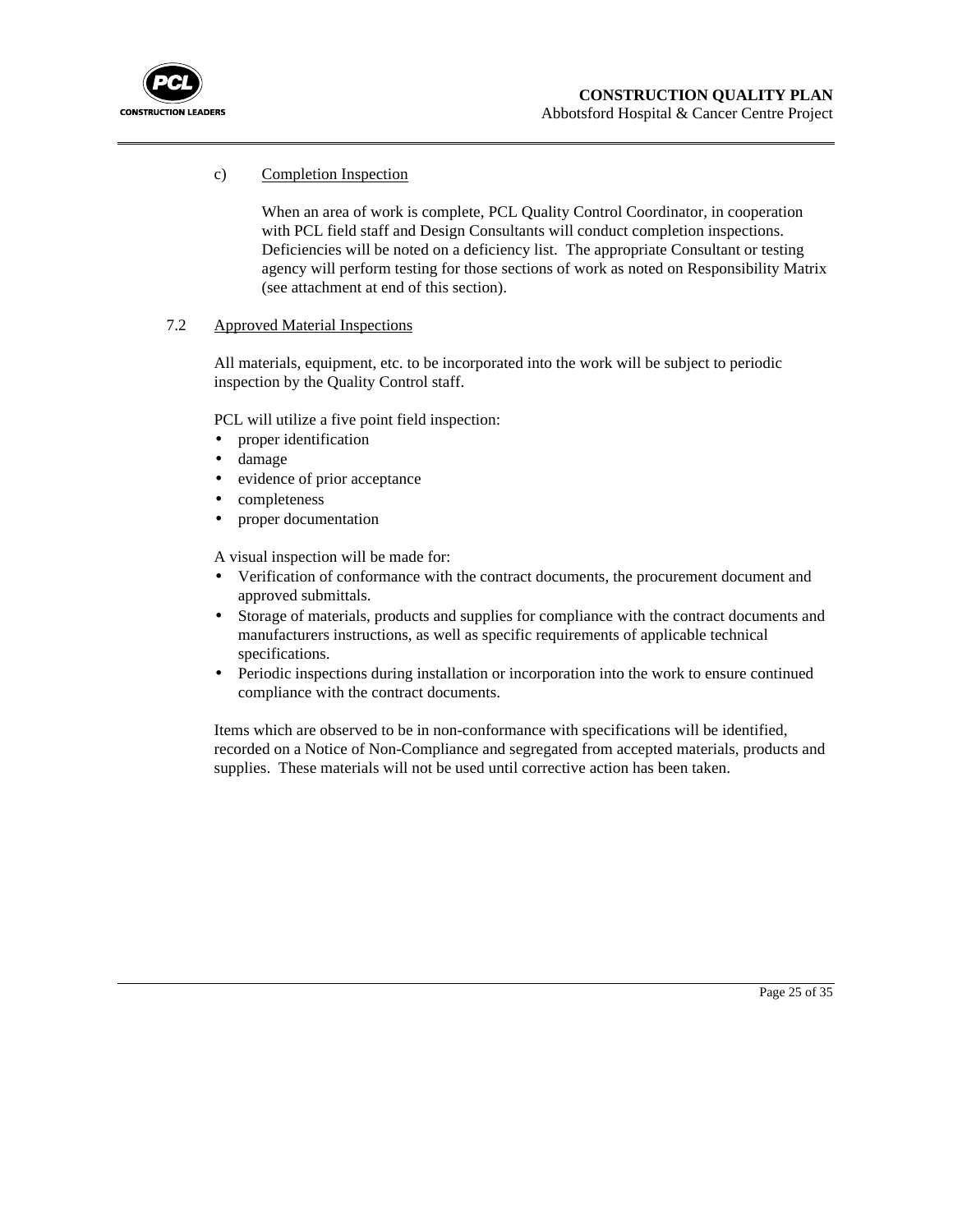

#### 7.3 Material Test Procedures

A. Testing

The appropriate Consultant will take random samples and test them for conformance with the contract documents. These results will be distributed to all parties. The Quality Control Coordinator will review all test results and follow up as appropriate.

B. Samples

Approved samples of materials to be incorporated into the job will be maintained in the site office for use in comparing to installed material. Site mock-ups, as required, will be maintained during construction at a designated location on site.

Testing samples will be individually identified by The appropriate Consultant.

#### 7.4 Re-Work Procedures

All deficiencies or deviations from specified requirements, with respect to quality, workmanship, materials, equipment or supplies will be dealt with in the following manner.

- 1. Deficiencies to be noted on Inspection Report.
- 2. Deficiencies will be immediately corrected and Quality Control Coordinator to ensure reinspection is performed and all deficiencies corrected.
- 3. Track deficiencies using the central inspection record log.

The PCL Project Manager, Superintendent, and Quality Control Coordinator and/or Special Inspector will meet with all parties involved in any deficiency to determine a solution to the problem. The solution will then be recorded and implemented in accordance with contract documents. Once the deficiency has been rectified, the Quality Control Inspector will re-inspect the original deficiency in regard to the agreed solution.

If warranted, deficient work which cannot be satisfactorily corrected in place will be removed and replaced at the written direction of the Inspector. All such re-work shall be performed using procedures written and approved by the Inspector.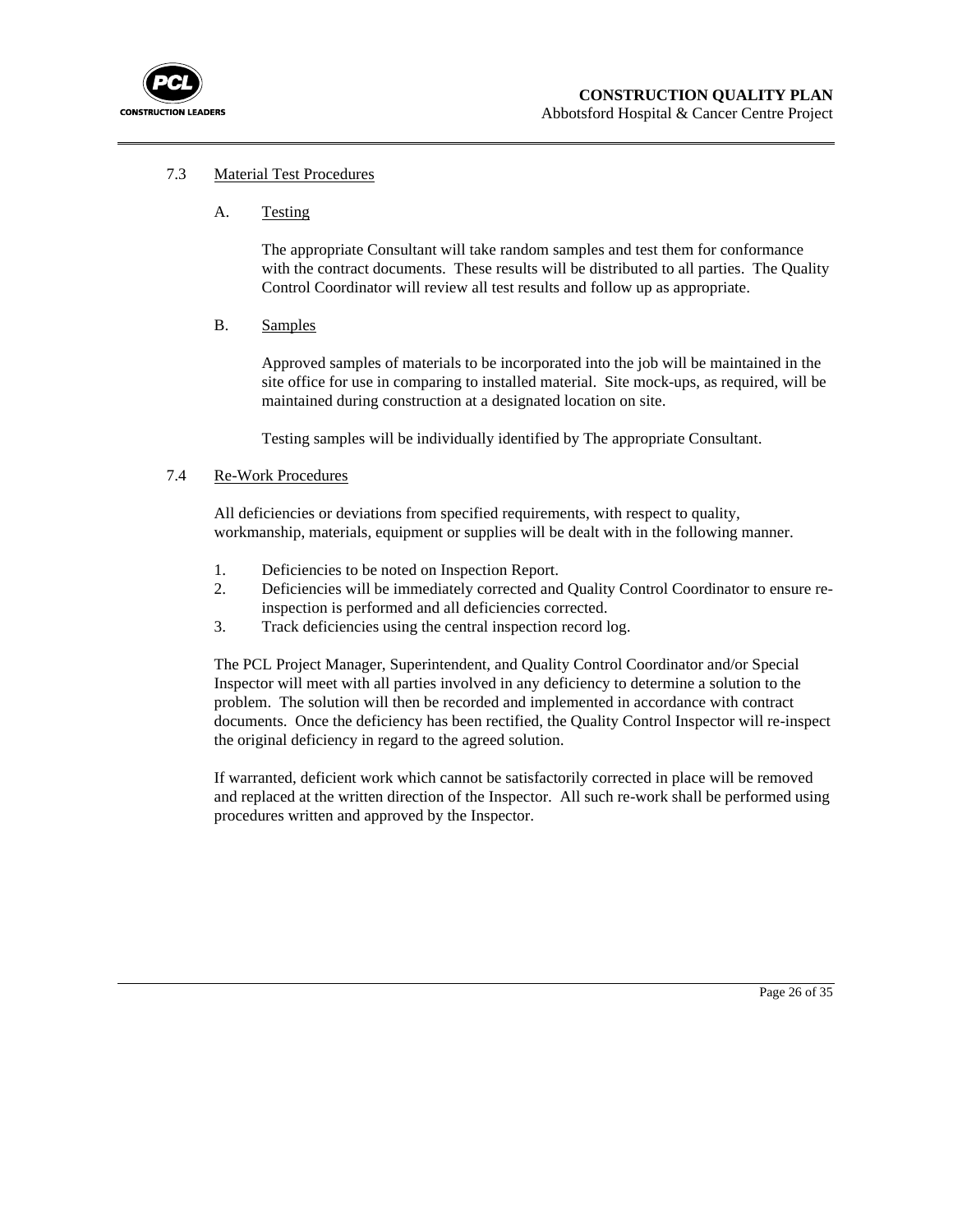

## 7.5 Testing & Inspection Matrix

The following matrix is prepared to show responsibility of testing and inspection for each section of the work. Blank fields will be filled in as work/design plans are finalized.

| <b>DESCRIPTION</b>            | <b>STANDARD</b> | <b>TESTING</b> | <b>INSPECTION</b>     |
|-------------------------------|-----------------|----------------|-----------------------|
| Excavation & Backfill         |                 | <b>Trow</b>    | <b>Trow</b>           |
| Landscaping                   |                 |                | <b>PWL</b>            |
| Concrete Formwork             |                 |                | <b>RJC</b>            |
| <b>Concrete Reinforcement</b> |                 |                | <b>RJC</b>            |
| <b>Concrete Placement</b>     |                 |                | <b>RJC</b>            |
| <b>Precast Concrete</b>       |                 |                | <b>MCM</b>            |
| <b>Structural Steel</b>       |                 |                | <b>RJC</b>            |
| <b>Metal Deck</b>             |                 |                | RJC                   |
| Sprayed Fireproofing          |                 |                | <b>MCM</b>            |
| <b>Miscellaneous Metals</b>   |                 |                | <b>MCM</b>            |
| Windows/Entrances             |                 |                | MCM/Envelope          |
| Dampproofing/Waterproofing    |                 |                | MCM/Envelope          |
| Roofing                       |                 |                | MCM/Envelope          |
| Masonry                       |                 |                | <b>MCM</b>            |
| <b>Hollow Metal</b>           |                 |                | <b>MCM</b>            |
| <b>Wood Doors</b>             |                 |                | <b>MCM</b>            |
| <b>Overhead Doors</b>         |                 |                | <b>MCM</b>            |
| Drywall                       |                 |                | <b>MCM</b>            |
| Tile                          |                 |                | <b>MCM</b>            |
| Terrazzo                      |                 |                | <b>MCM</b>            |
| <b>Acoustic Consultant</b>    |                 |                | <b>Brown Strachan</b> |
| <b>Resilient Flooring</b>     |                 |                | <b>MCM</b>            |
| Carpet                        |                 |                | <b>MCM</b>            |
| <b>Special Coatings</b>       |                 |                | <b>MCM</b>            |
| Painting                      |                 |                | <b>MCM</b>            |
| <b>Toilet Partitions</b>      |                 |                | <b>MCM</b>            |
| <b>Flag Poles</b>             |                 |                | <b>MCM</b>            |
| Signage                       |                 |                | <b>MCM</b>            |
| Lockers                       |                 |                | <b>MCM</b>            |
| <b>Operable Walls</b>         |                 |                | <b>MCM</b>            |
| <b>Toilet Accessories</b>     |                 |                | <b>MCM</b>            |
| Parking Control Equipment     |                 |                | <b>MCM</b>            |
| Loading Dock Equipment        |                 |                | <b>MCM</b>            |
| Elevators/Escalators          |                 |                | <b>MCM</b>            |
| Mechanical                    |                 | <b>TBA</b>     | <b>Stantec</b>        |
| <b>Medical Gas</b>            |                 | <b>TBA</b>     | <b>Stantec</b>        |
| Nurse Call                    |                 | <b>RADA</b>    | <b>RADA</b>           |
| Electrical                    |                 | <b>RADA</b>    | <b>RADA</b>           |

Page 27 of 35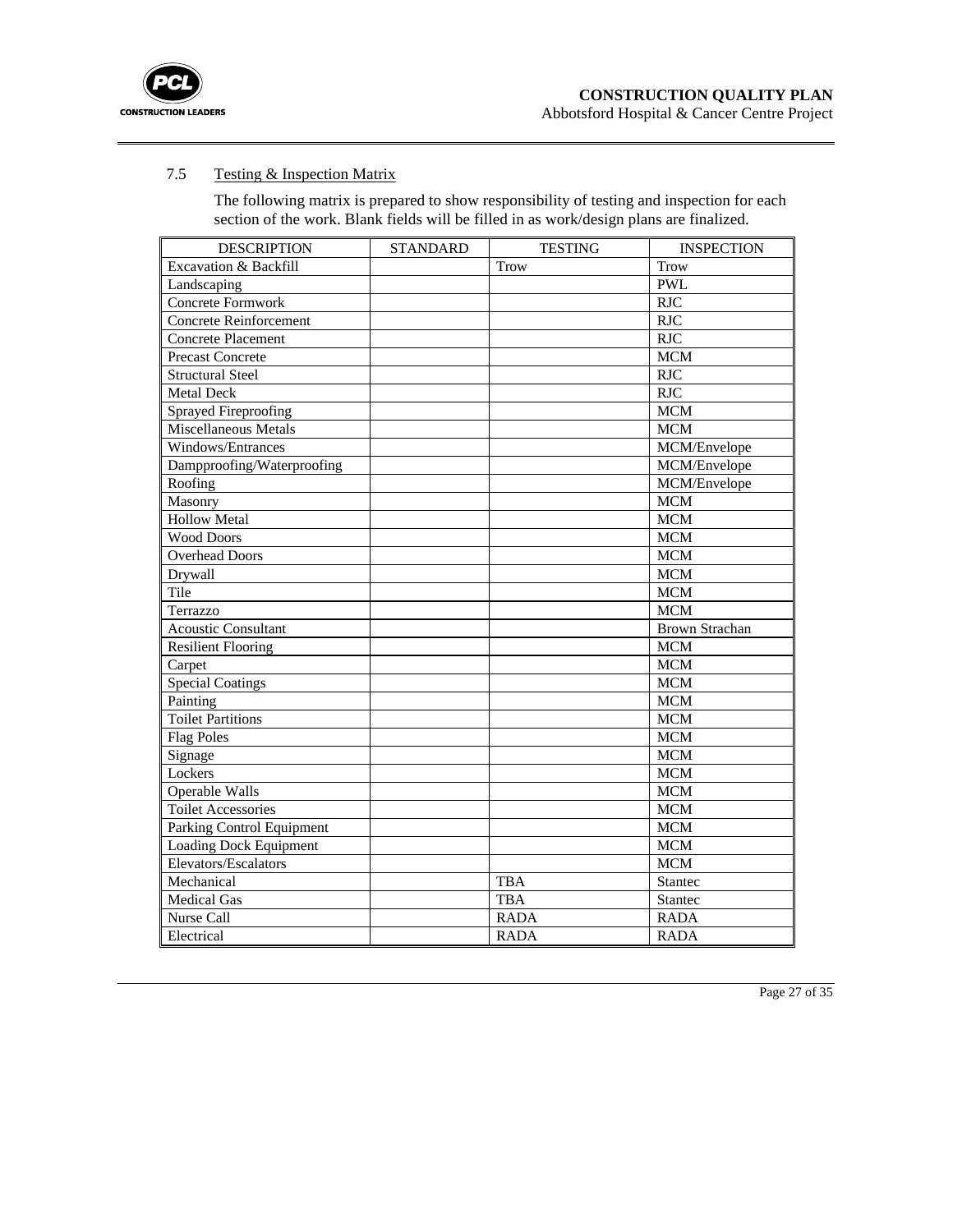

## **8.0 ENVIRONMENTAL MONITORING**

PCL and their subcontractors will institute control measures to meet the Occupational Health and Safety requirements in relation to environmental hygiene (designated/hazardous substances). In addition, environmental inspection and testing, as well as monitoring and consulting services, are conducted by an independent consulting firm for the following objectives:

- Control and abate contaminants in soil, groundwater and air.
- Minimize waste, recover materials and handle contaminated materials in compliance with the environmentally conscious design and regulatory requirements.
- Monitor potential for methane gas generation where fill materials containing organic substances were left in place.
- Delineate contaminated soils and dispose of off-site cost-effectively based on the actual/revealed site specific geo-environmental conditions.

The above noted objectives are achieved by the following environmental monitoring tasks:

- 1. Environmental inspection, sampling and analysis of building materials/systems suspected of containing, designated/hazardous substances in the old existing structures to be demolished.
- 2. Geo-environmental investigation, sampling and analysis to delineate contaminated soils and assess the chemical quality of groundwater for off-site discharge during construction dewatering.
- 3. Geo-environmental full-time inspection and issuance of bills of lading for proper shipping and disposal of unsuitable materials of wastes of pre-determined receiving sites.
- 4. Groundwater sampling and analysis.

In addition to the above control measures, a monitoring program to prevent future environmental / health concerns arising from the construction process will be put into effect. This program will include the review of material storage and handling on site to prevent moisture or contaminant absorption.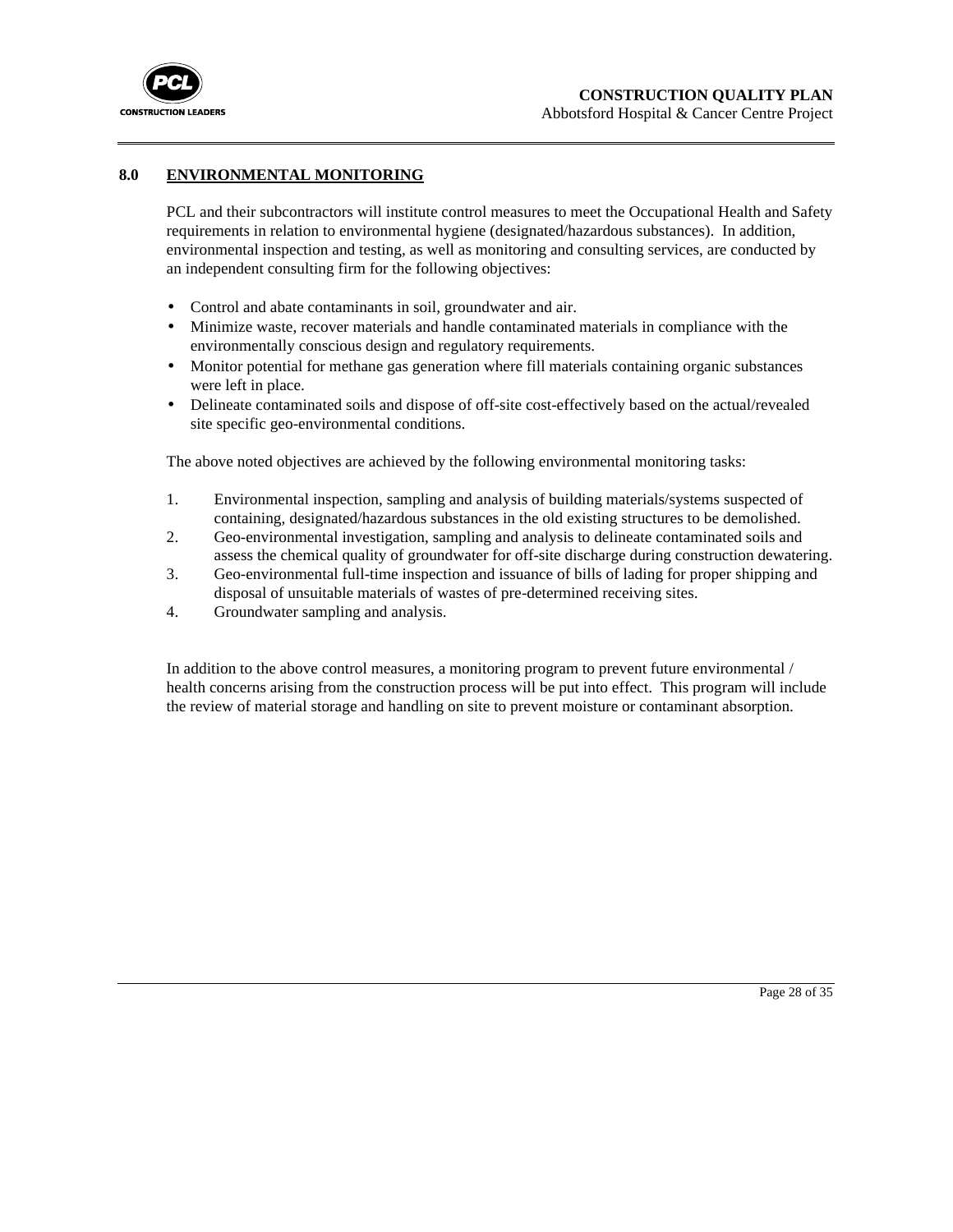

#### **9.0 DOCUMENTATION FOR NON-CONFORMITIES**

Each inspector for the Architect and Consultants shall submit a list of deficiencies to PCL following each inspection. PCL will log these items on a central deficiency log, and distribute the inspection reports to the non-compliant trade contractors. A copy of the log for each inspection will be printed off and placed in a binder in the job site plan room. Once the deficient item has been corrected and reinspected, the inspector will sign off against the item in the plan room binder copy – from this the central electronic log will be updated. The intent of this pro-active approach towards quality is to identify problems and non-conformities at the earliest stage possible in the construction process so that timely and cost-effective corrective action can be taken. A sample format for the "Inspection Report Log" is attached at the end of this section (Appendix 9.1).

This same central log will be used to log and track deficiency items raised by testing agents and other inspectors.

It is critical to note that the term "sign off" should in no way be construed as final acceptance of the construction, which remains to be the responsibility of PCL, the Architect, Consultants and Subtrades.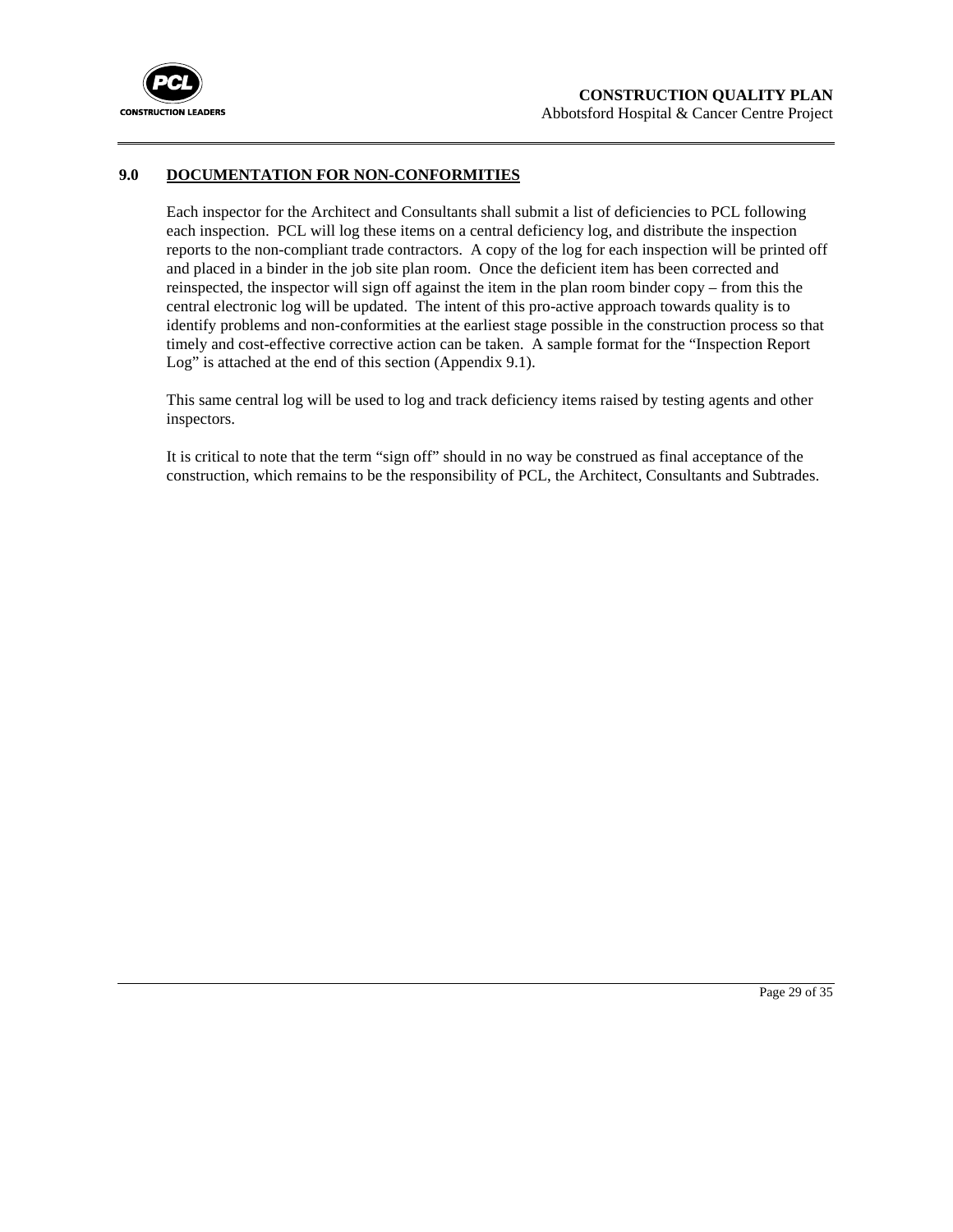

**APPENDIX 9.1**

**Inspection Report Log**

Page 30 of 35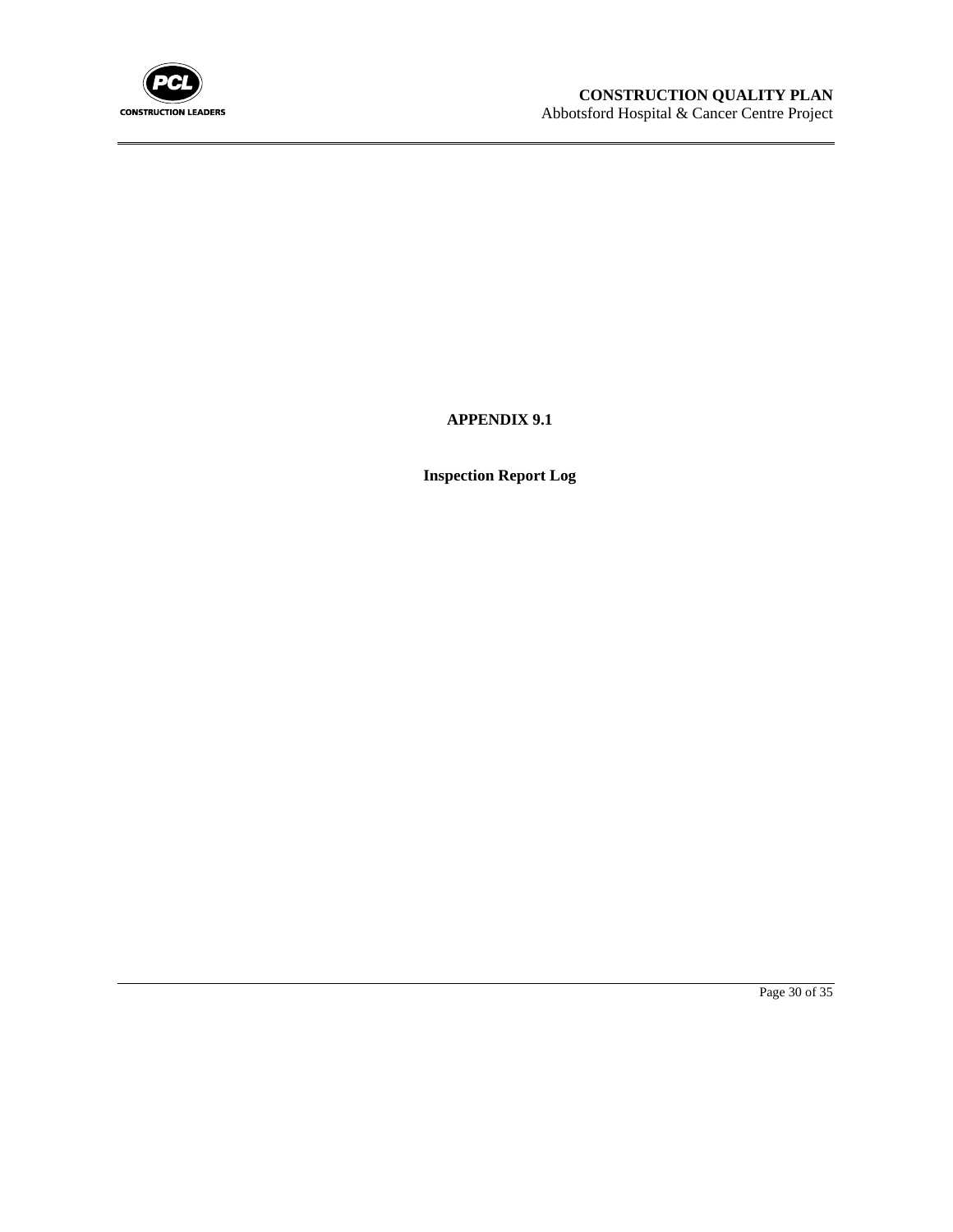

## **CONSTRUCTION QUALITY PLAN**

Abbotsford Hospital & Cancer Centre Project

| Inspector | <b>Report Title</b> | <b>Issue</b><br>Date | Item $#$ | Phase /<br>Section | <b>Description</b> | Trade<br>responsible | Completed Inspector's sign-<br>off |
|-----------|---------------------|----------------------|----------|--------------------|--------------------|----------------------|------------------------------------|
|           |                     |                      |          |                    |                    |                      |                                    |
|           |                     |                      |          |                    |                    |                      |                                    |
|           |                     |                      |          |                    |                    |                      |                                    |
|           |                     |                      |          |                    |                    |                      |                                    |
|           |                     |                      |          |                    |                    |                      |                                    |
|           |                     |                      |          |                    |                    |                      |                                    |
|           |                     |                      |          |                    |                    |                      |                                    |
|           |                     |                      |          |                    |                    |                      |                                    |
|           |                     |                      |          |                    |                    |                      |                                    |
|           |                     |                      |          |                    |                    |                      |                                    |
|           |                     |                      |          |                    |                    |                      |                                    |
|           |                     |                      |          |                    |                    |                      |                                    |
|           |                     |                      |          |                    |                    |                      |                                    |
|           |                     |                      |          |                    |                    |                      |                                    |
|           |                     |                      |          |                    |                    |                      |                                    |
|           |                     |                      |          |                    |                    |                      |                                    |
|           |                     |                      |          |                    |                    |                      |                                    |
|           |                     |                      |          |                    |                    |                      |                                    |
|           |                     |                      |          |                    |                    |                      |                                    |
|           |                     |                      |          |                    |                    |                      |                                    |
|           |                     |                      |          |                    |                    |                      |                                    |
|           |                     |                      |          |                    |                    |                      |                                    |
|           |                     |                      |          |                    |                    |                      |                                    |
|           |                     |                      |          |                    |                    |                      |                                    |
|           |                     |                      |          |                    |                    |                      |                                    |
|           |                     |                      |          |                    |                    |                      |                                    |
|           |                     |                      |          |                    |                    |                      |                                    |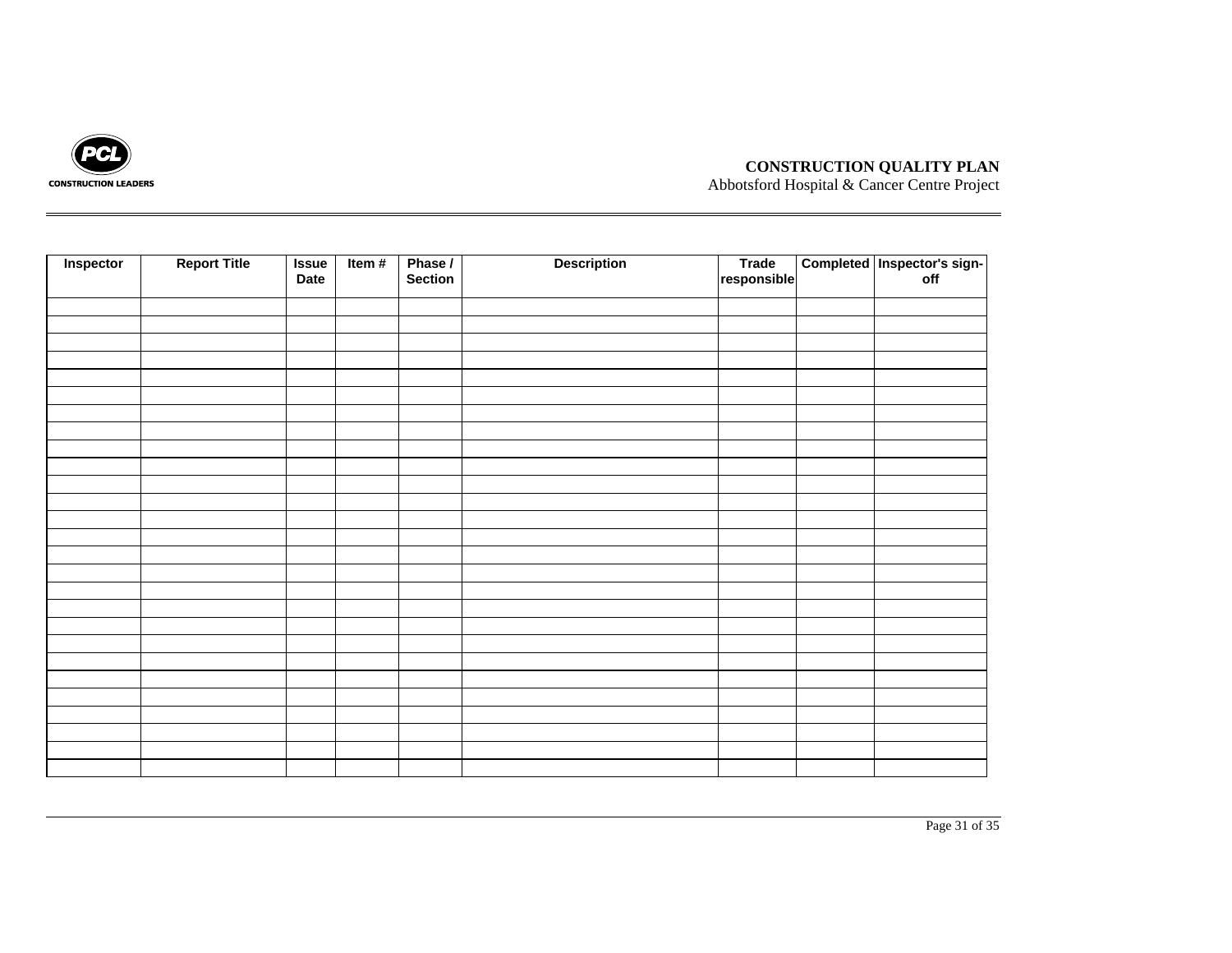

#### **10.0 DOCUMENTATION/RECORDS**

Quality Control records will be maintained by PCL's Quality Control Coordinator.

The quality control files will be protected from deterioration or damage throughout the period of the contract. Hard copies of all quality control records will be maintained in file cabinets. An electronic database will be utilized to facilitate retrieval of documents.

The quality control records will be indexed and filed within the PCL filing system

10.1 As-Built Drawings

The PCL Project Manager will be responsible for posting all Change Orders (CO's) and Requests For Information (RFI) to the contract documents. The Project Manager is responsible for distribution of all of this material to affected parties.

The Architect and Consultants are responsible for updating the drawings as changes occur, showing all modifications that were made, including Change Orders.

The Quality Control Coordinator or his designate will perform audits of trade contractor as-builts to ensure that all as-builts are current.

As-built drawings will be provided as per the Project Agreement.

#### 10.2 Changes To Contract

Change Orders, Variations and Requests For Information will be issued to the Architect and applicable Consultants.

All drawings will be kept up to date with changes or technical information being recorded and logged as revisions are received.

Trade contractors affected by Change Orders or Requests For Information will be notified as quickly as possible. All Requests For Information will be posted and distributed to all affected parties. A master log book for recording all Change Orders will be maintained by PCL.

Voided drawings or documents will be marked as such.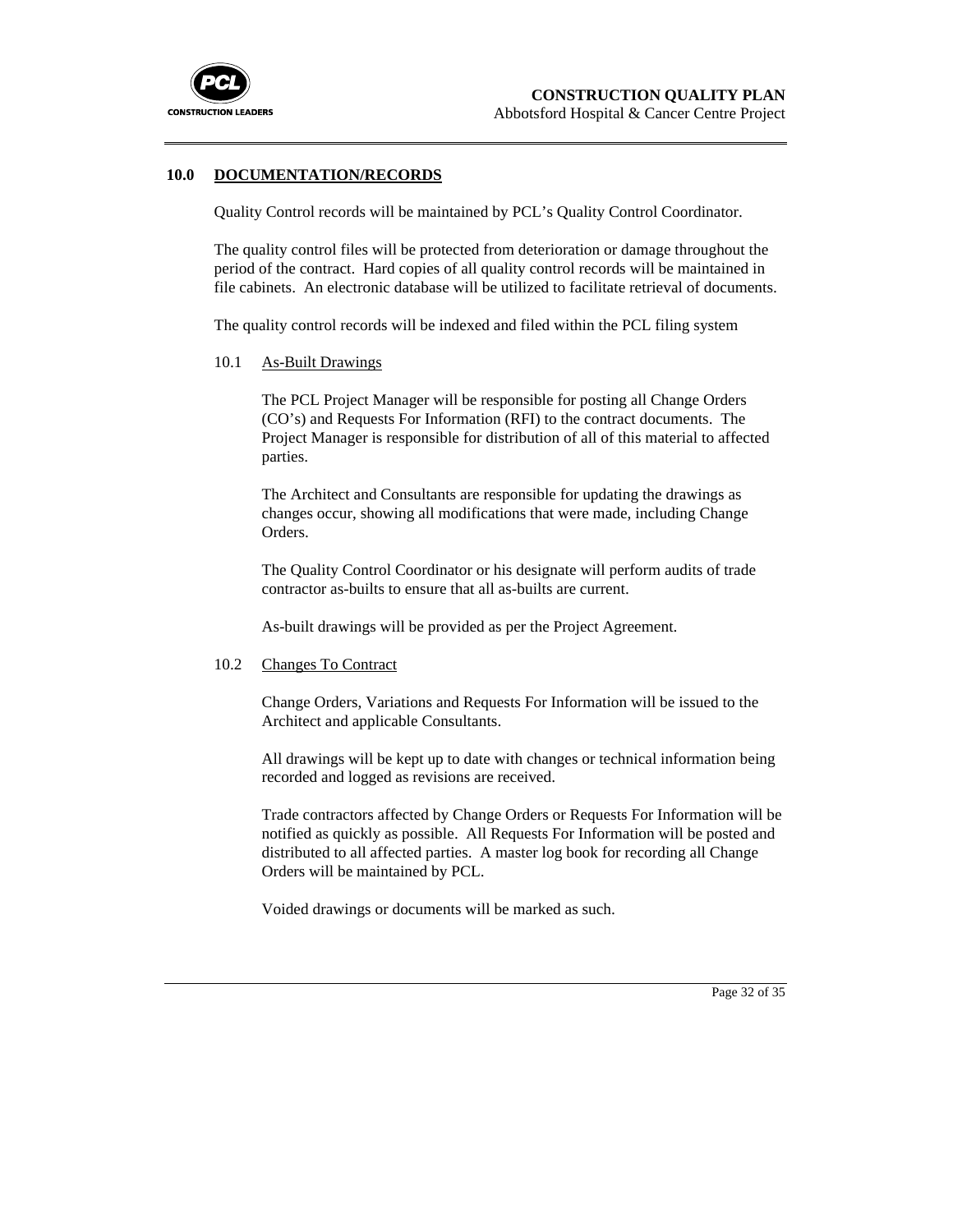

### 10.3 Auditing Procedures

PCL's Project Management Team and the PCL Peer Review Team will perform periodic audits of the Quality Control Program, including Quality Control and Quality Assurance Programs implemented by trade contractors.

These audits will verify to the authority that the required quality is being maintained and that the records reflect the actual quality of the work.

10.4 Submittals

Submittals from trade contractors and suppliers, in the form of shop drawings, installation instructions, samples, certificates of compliance, test reports, etc., will be transmitted to PCL.

These submittals will provide detailed information regarding materials, equipment, construction, fabrication and installation methods, and clarify or substantiate the level of quality of the item or product to be incorporated into the work.

All submissions from sub-subcontractors and sub-suppliers shall be reviewed by the subcontractor making these submissions to PCL, and shall be stamped and signed by that subcontractor indicating the appropriate status.

The PCL Team will review all submittals from trade contractors/suppliers to assure conformance with contract requirements, prepare the submittal tracking log and distribution of other interested parties for review.

The staff will stamp and sign the submittals indicating the appropriate status. The submittals will then be forwarded to the Design Team for review and approval by the appropriate Engineer of Record.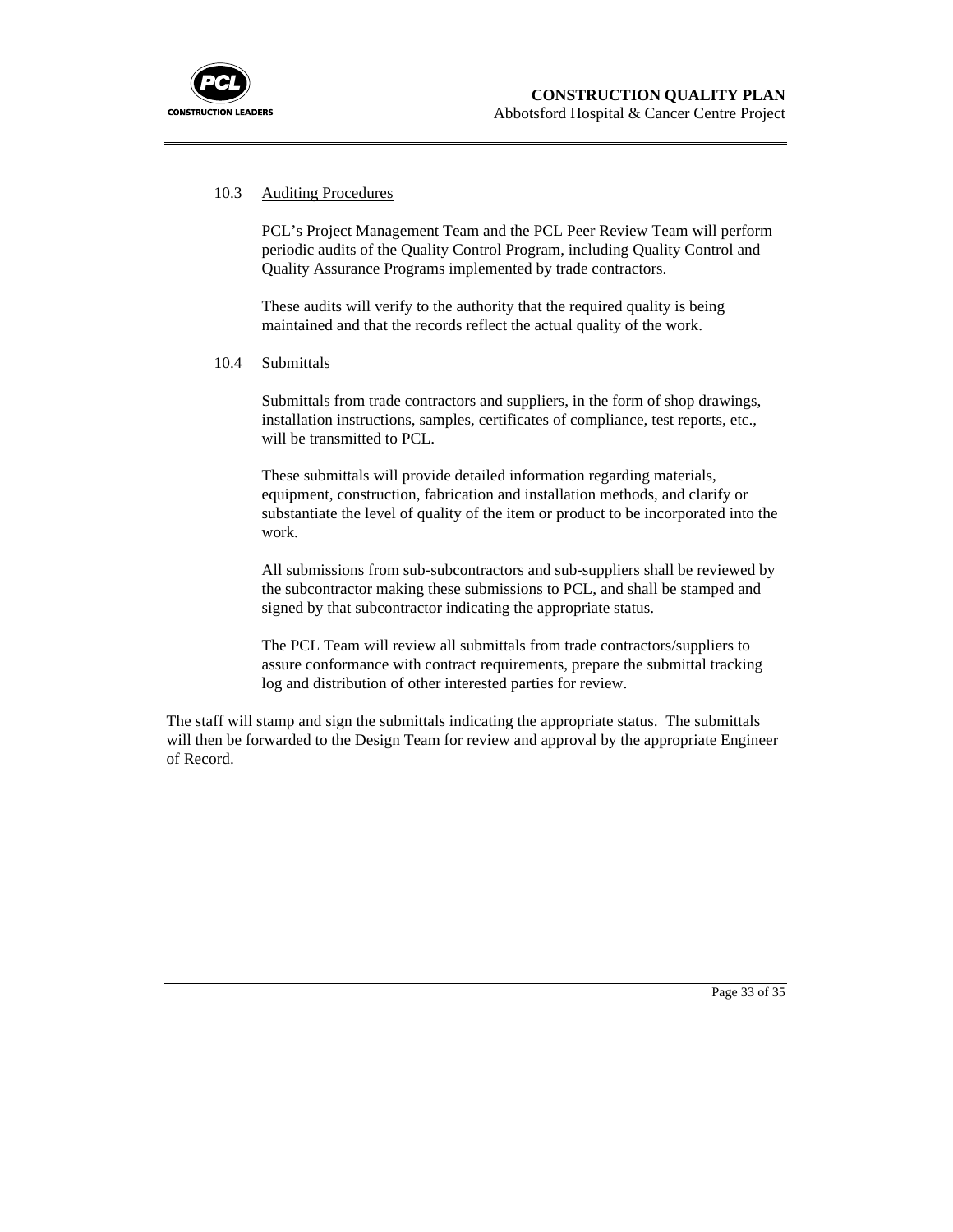

# **11.0 COMMISSIONING & TURNOVER**

- 11.1 Systems Operating Manual Reserved
- 11.2 Operator Training Reserved

### 11.3 Commissioning

A phased commissioning plan is developed and included as Schedule 17 of the Project Agreement. The detailed Final Commissioning Plan will be developed and submitted in accordance with the Project Agreement.